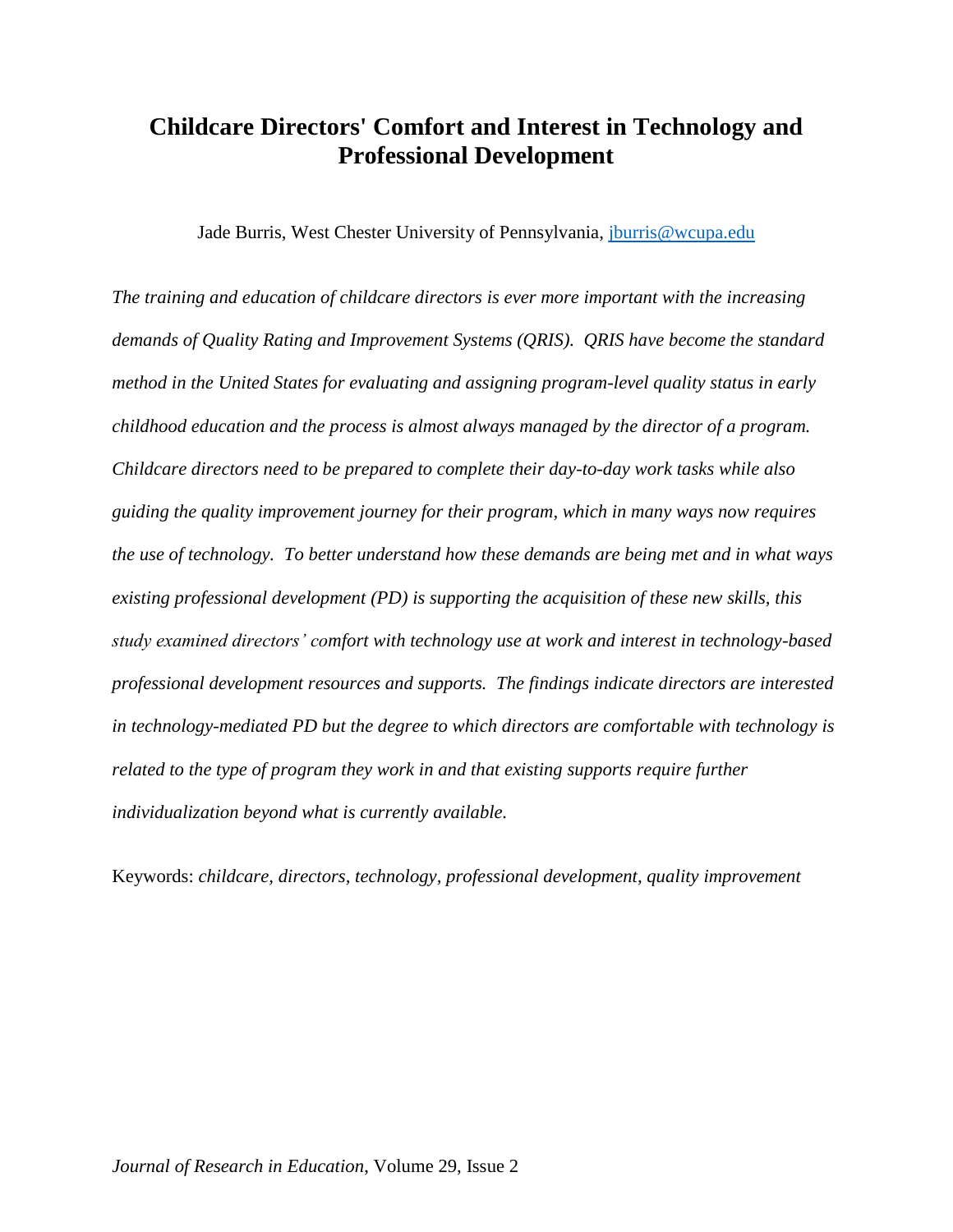The educational qualifications for the Early Childhood Education (ECE) work force are primarily motivated by state licensing standards which have traditionally required initial trainings in the areas of children's health and well-being, child abuse reporting, and the regulations themselves (Ackerman, 2017). Fewer than half of all United States (U.S.) states require initial staff training on child development and planning learning activities for young children (Child Care Aware, 2013). Many childcare directors enter leadership roles by being promoted from teaching positions and few have training or experience specific to leadership or management (Catron & Groves, 1999; Billman, 1995). Additionally, directors often must seek out professional development (PD) to learn how to improve their skills as they need them on the job. For example, when in the late 1990's Quality Rating and Improvement Systems (QRIS) became a national phenomenon and primary indicator of quality among childcare programs, many directors had to adjust to the new demands participation would require, including but not limited to, the increased use of technology. With this in mind, the goals of this study were to 1) examine the importance of the directors' role in the success of the child care program's quality journey, 2) investigate the relationship between the type of program a director manages and the directors' PD needs, and 3) explore directors' comfort level with and interest in technologybased PD to guide future resources and supports directed toward meeting the needs of directors leading quality improvement.

# **Leading Quality Improvement**

Simply stated, childcare is a necessary system that provides a place for children to go while their parents are at work. Almost 11 million children in the U.S. spend time in childcare settings before transitioning to Kindergarten (Child Care Aware, 2013), with many children spending 35 hours or more weekly in out-of-home care (Capizzano & Adams, 2000). Over the

*Journal of Research in Education*, Volume 29, Issue 2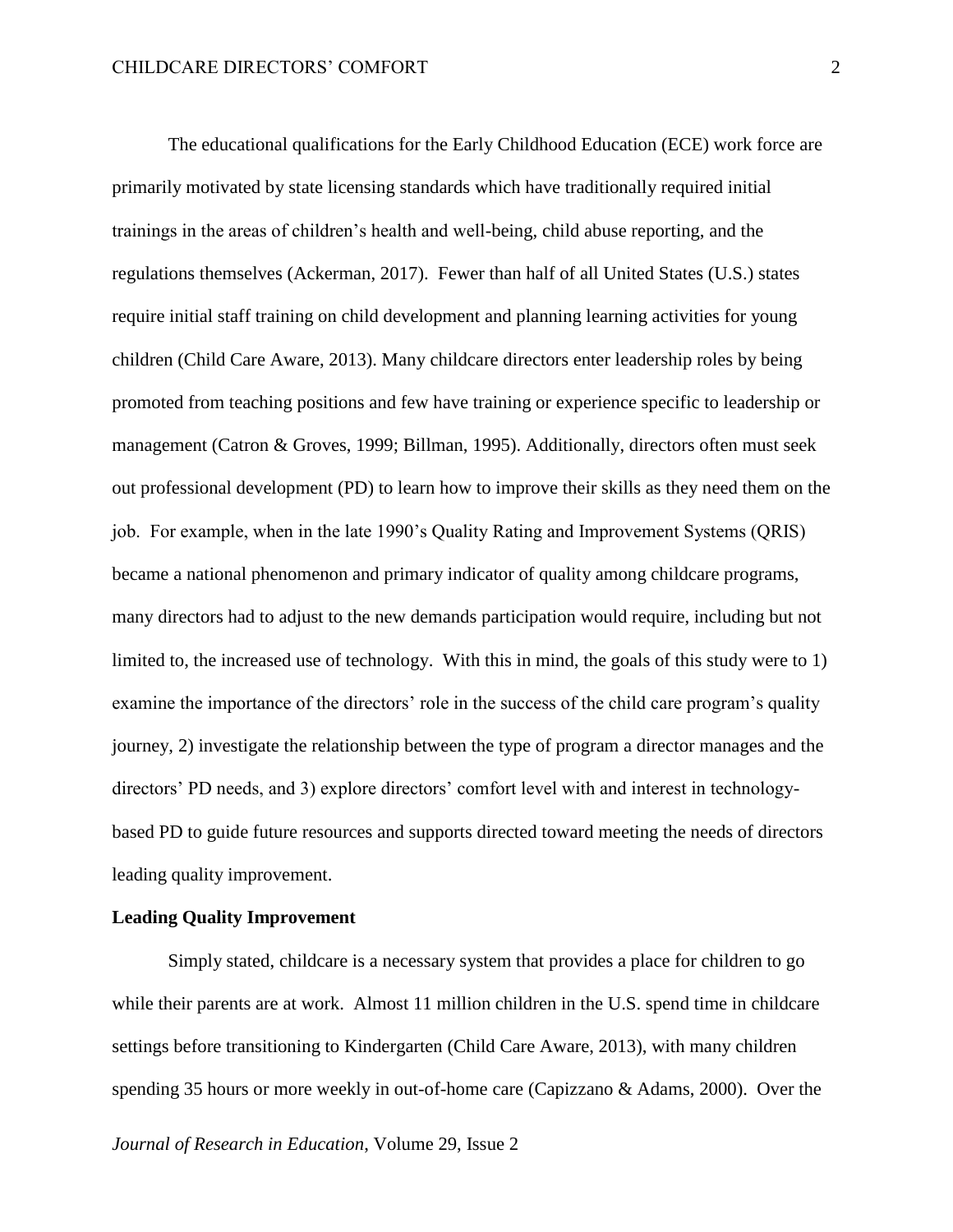#### CHILDCARE DIRECTORS' COMFORT

last few decades, there has been a realization that the early years spent in childcare are much more than just meeting a child's basic needs. In fact, their experiences, guided by teachers and staff, shape the development of early language, math, and social skills (Green, 2014), while their brains, regulatory systems, and other skills develop rapidly (Markowitz, Bassok, & Hamre, 2018). Children at this age are developing the prerequisite skills for how to explore the world around them and negotiating the type of learner they are going to be.

With the increase of school readiness initiatives, the field and the preparation of the ECE workforce have made their way to the national agenda. This can be attributed largely to the expectation that investments in high quality programs will lead to lower cost of remedial education, lower rates of incarceration, and increased rates of high school graduation (Reynolds, Temple, & Ou, 2010). While there have been calls made to require the attainment of a bachelor's degree, 40 U.S. states require only a high school diploma to work with children ages birth to five years old (Ackerman, 2017) and even fewer states require that family child care providers, providing services in their home, have a high school diploma or equivalent (Child Care Aware, 2013).

The director's role is important and, in many ways, critical to the quality rating of a program. While QRIS is generally an "all hands-on deck" process, the program director is responsible for steering the continuous quality improvement journey for their program including general oversight, managing assessment windows, checking PD plans, and other responsibilities, in addition to their day-to-day work. Studies conducted in various settings have repeatedly shown that one of the most salient predictors of program quality is the background, experience, and training of the director (Bloom, 1992). In the early 1990's when QRIS were introduced to the field of early childhood, it was initially done so to direct higher childcare subsidy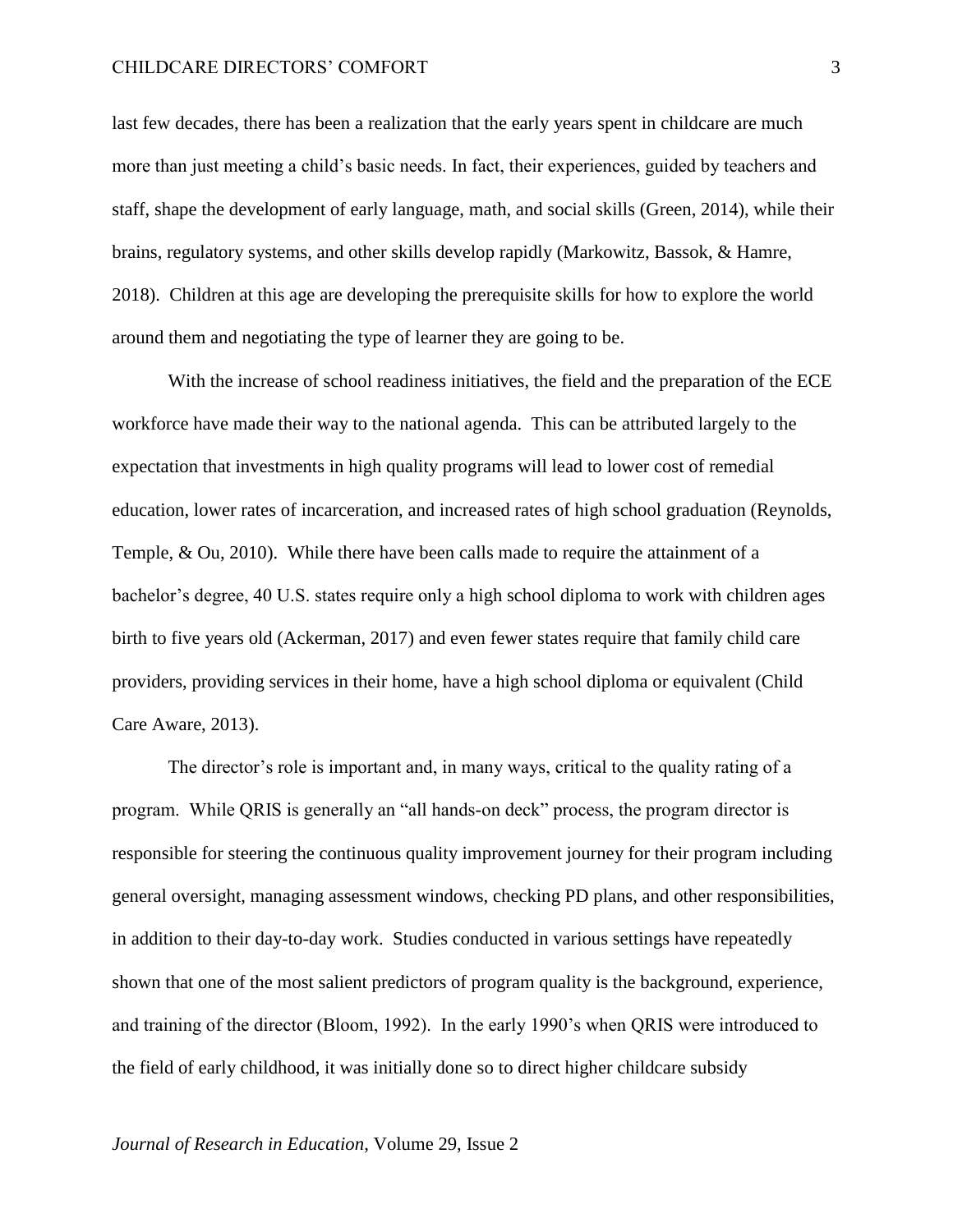reimbursement rates to high-quality programs. As QRIS have expanded significantly in the last 15 years, as a result of the requirements under the federal Race to the Top Early Learning Challenge Grant (RTT-ELC) and in response to the growing body of research on early brain development that highlights the importance of high-quality early learning, more programs across the U.S. have opted in. These systems encourage programs to maintain or improve both structural and process quality to provide better outcomes for the children and families they serve (Ackerman, 2017) and award quality ratings to programs meeting a set of defined program standards. Further, directors are negotiating the changing procedures of QRIS which align program standards to fluctuating field standards, builds infrastructure to support quality improvement, and assesses achievement along a continuum with a lens toward quality improvement rather than compliance.

#### **Professional Development as a Priority**

As QRIS have gained traction, PD systems have proven to be an integral component of their success. PD is a continuum of learning and support activities designed to prepare individuals for work with and on behalf of young children and their families (NAEYC, 2019). Traditional PD systems for ECE directors offer trainings in the community through organizations and agencies qualified to provide topic-based workshops. More recently, college courses, inservice workshops, and other options (e.g. credentials) have been accepted through the qualityassured process, which validates the presenter's credentials and the content of the training. PD systems function as a critical aspect of QRIS largely because one of the four pillars of QRIS is "qualifications and professional development" but there are challenges. First, there are different requirements for PD depending on the types of funding programs receive and varying state structures used to support training and on-going PD efforts. Under these circumstances, the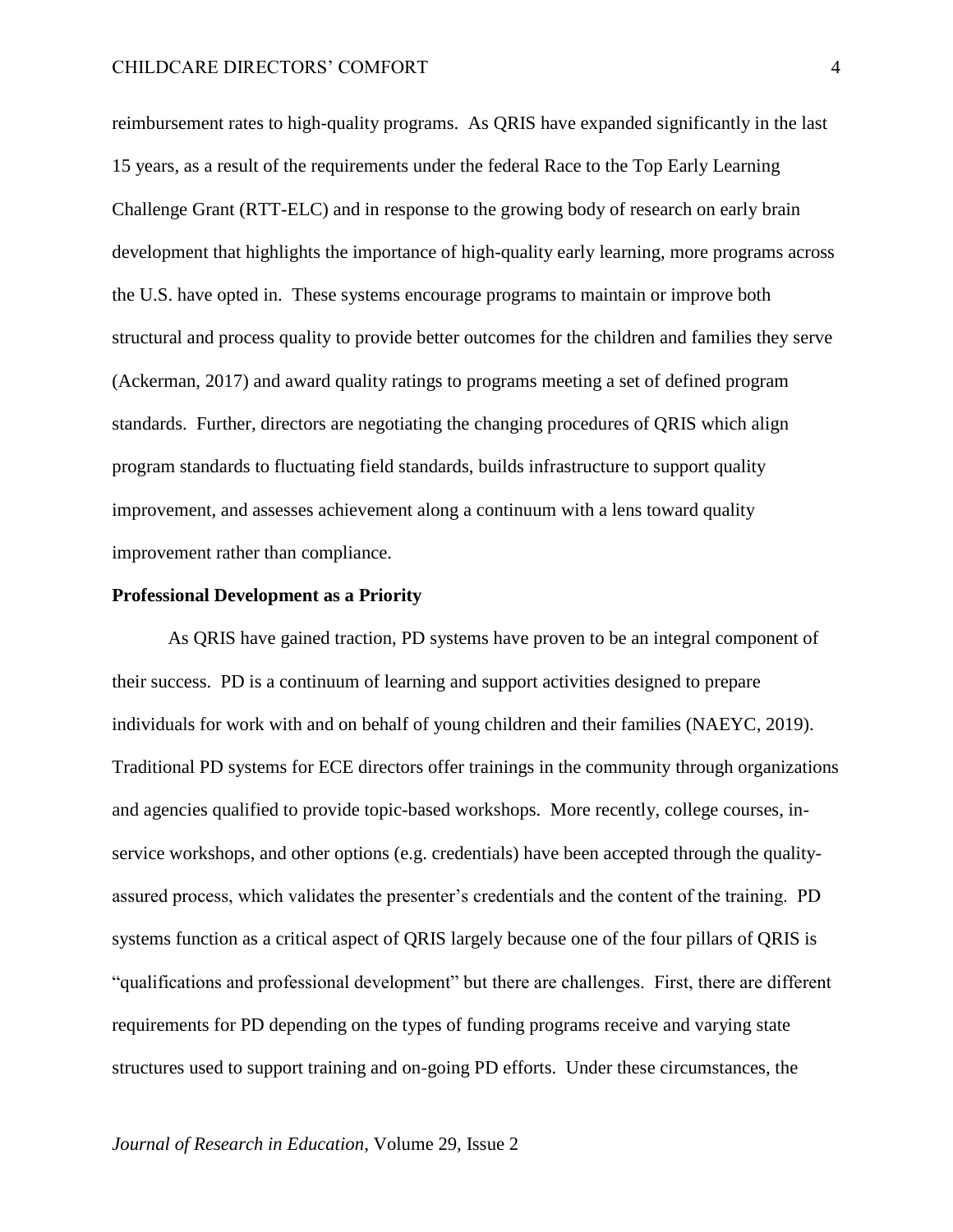quality and availability of PD varies. Second, qualifications vary across states, settings, and positions, with a decline in formal education reported recently (Ochshorn, 2011). As fewer directors seek PD through coursework or degree programs from accredited institutions of higher education, the demand for local PD rises. Community-based PD has the potential to be "one size fits all" and many are referred to as "sit and get", meaning if you are in a seat, you get the hours to count toward your PD requirements. While some efforts have been made to individualize PD (credentials, conferences, graduate programs with tracks), community-based options are still lacking. Third, cost is a significant barrier for many childcare providers. Each of these challenges presents opportunities to strengthen and improve the quality of PD in ECE for all ECE professionals (Byington & Tannock, 2011).

A growing body of literature has demonstrated the quality of childcare programs is strongly linked to the quality of the professionals who staff them (Ochshorn, 2011). The childcare director supervises and supports the program's teachers, offering leadership and knowledge that improves the experiences for children and families. While there are underlying areas that all directors need to know (small business management, family engagement, health and safety to name a few), the truth is that directors' responsibilities vary based on the type of program they lead, the staff they have, the environment used for services, and the families they serve. Their PD, to reach maximum effectiveness, should match these responsibilities. Some QRIS have begun to provide targeted technical assistance on-site to address these individual needs, but these experiences are not currently counted toward their required PD hours.

#### **Technology Plays a Critical Role**

It is clear technology plays a critical role in the education and training of childcare directors. Although many still believe the field of ECE is behind on adopting technology,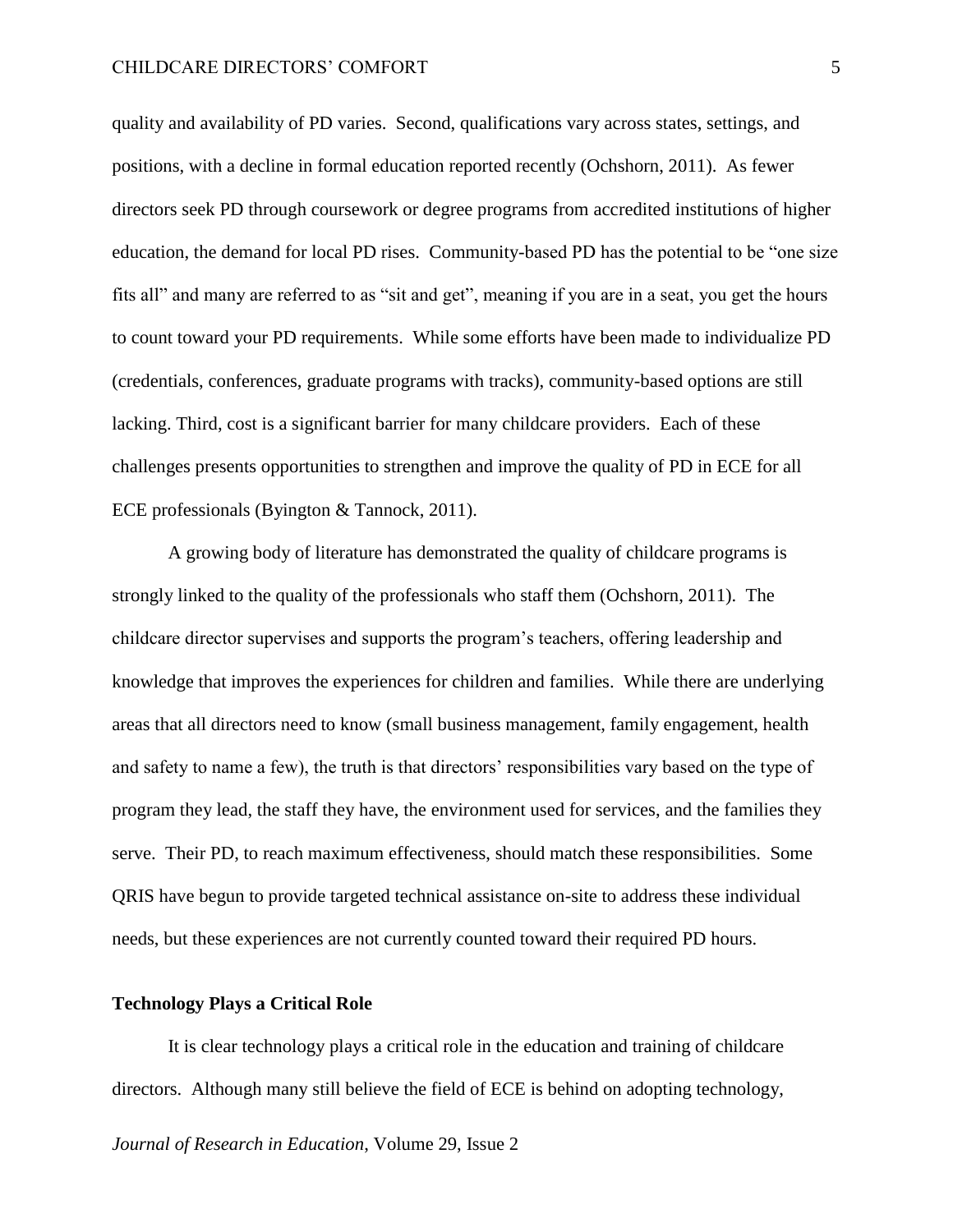studies have shown that ECE professionals have access to technology (Flanagan & Jacobsen, 2003; Donohue & Schomburg, 2017; Burris & Hallam, 2018; Burris, 2019). The implementation of QRIS has furthered the integration of technology into ECE programs for data entry, flexible family engagement, engaged technical assistance, and tracking and updating PD plans among other things. Many state qualification systems use a computer-based tracking system for data tracking of staff, training, and educational qualifications. That said, many ECE professionals have historically reported that the available PD on technology has not been connected to practice and is often focused solely on technical skills (Bradshaw, 2002; Hinson, LaPrairie, & Heroman, 2006; Kopcha, 2011; Mouza, 2009; Wells, 2007). Furthermore, technology focused PD has targeted short term, rather than deeper skills, which do not lead to sustained practice or long-term use of technology (Mouza, 2011).

Adult learners, such as childcare directors, prefer to learn at their own convenience and pace (Aikens et al., 2016, Donohoe & Fox, 2012; National Center on Child Care Professional Development Systems and Workforce Initiatives 2014; Olsen, Donaldson, & Hudson, 2010). They have busy schedules that now include managing the QRIS responsibilities for their program. Directors of ECE programs are integrating technology tools like computers, tablets, and smartphones to document learning, facilitate teaching, communicate with families, and track attendance and payroll (Burris & Hallam, 2018, Hamilton and Edge 2016; Parette et al. 2013; Parnell and Bartlett 2012; Pasnik and Llorente 2013; Wartella et al. 2013). Additionally, studies have suggested that online classes can be as effective as traditional classroom-based trainings especially if other supports are used (Ackerman, 2017). While recent literature points to the benefits of online or technology-mediated PD, it is vital to have a clearer understanding of the workforce, specifically the directors leading quality improvement and their comforts, interests,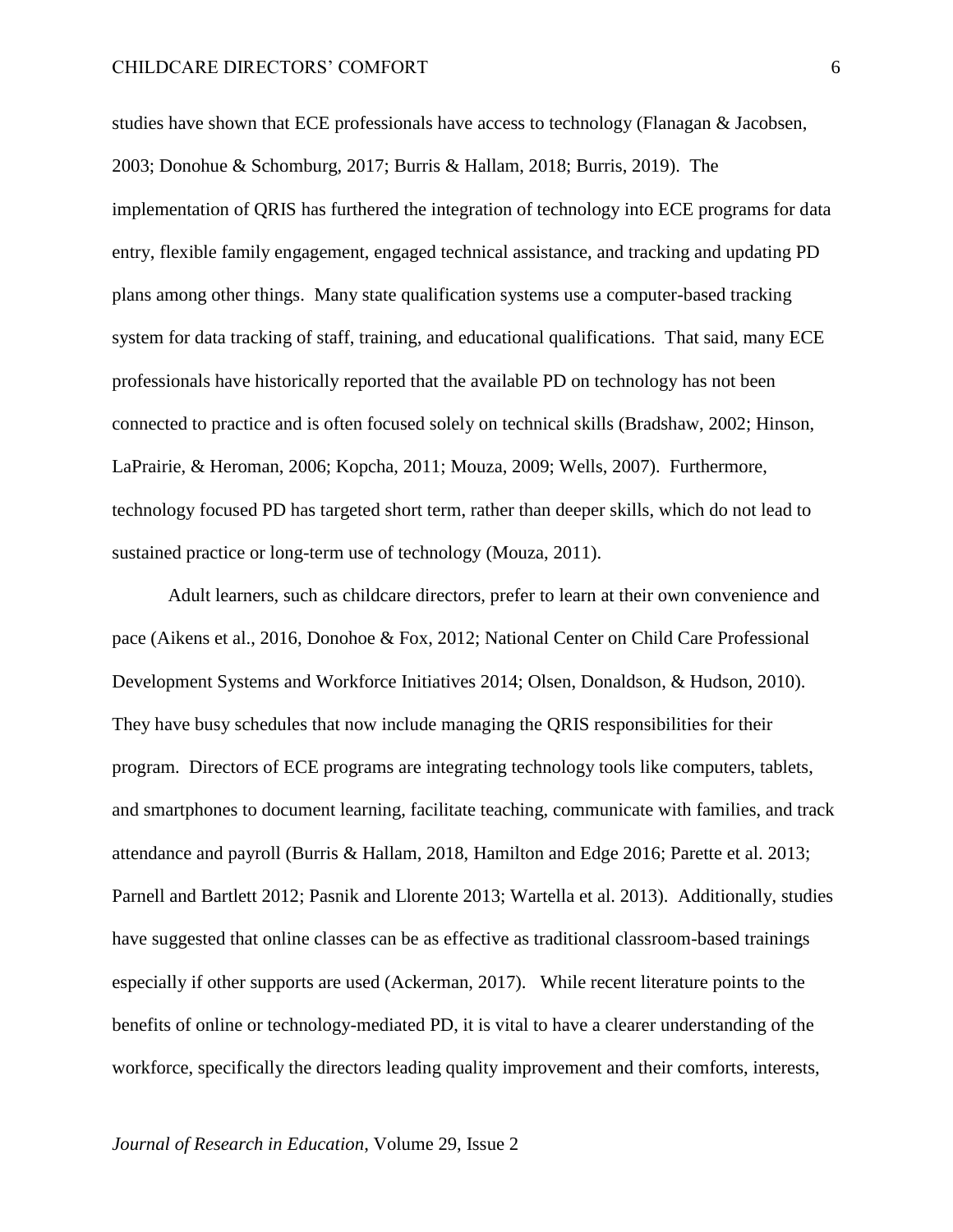and needs before wide-scale adoption of technology-enhanced PD can be integrated. Further, we need a better understanding of the role that technology plays in meeting their training and PD needs and where barriers exist (Stone-MacDonald & Douglas, 2015).

## **Research Questions**

Little empirical research has been conducted to understand the process by which ECE practitioners acquire new knowledge and skills, especially in the age of technology, (Sheridan, 2009) and little is known about the PD needs of directors leading quality improvement in their programs. Childcare directors of all program types (community-based, family child care, and privately owned) need to be prepared to complete not only their day-to-day work tasks but also manage the quality improvement journey for their program, which in many ways requires the use of technology. This study sought to examine these aspects for one state, focusing on directors leading their quality journey and the following questions:

- 1. How comfortable are administrators in their use of technology at work?
- 2. What technology-based PD resources are administrators most interested in?
- 3. What support mechanisms will increase access to technology-based PD?

#### **Method**

## **Participants**

Childcare directors leading quality improvement in a Northeastern U.S. state were asked to participate in this study via email. Participants included 153 childcare directors that were primarily female (98%), between the ages of 31-60 years old, who spoke English as their first language (93%). The majority (58%) were Caucasian or black/African American (31%) with the highest number of participants (30%) completing a bachelor's degree, although less than half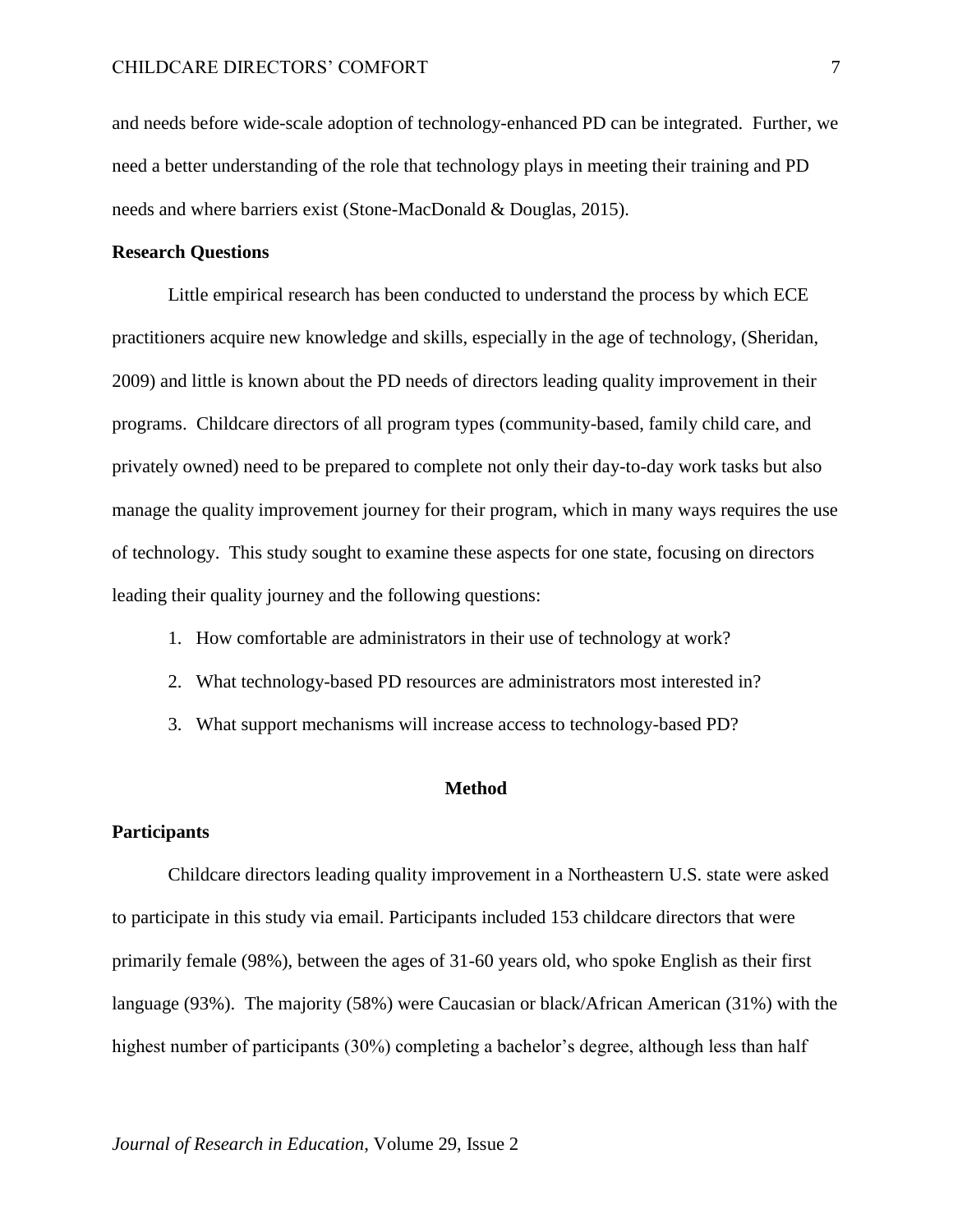completed it in ECE. These demographics were like those found by Toth (2012) although that study included teachers in the sample.

In addition to examining directors as individuals, this study sought to better understand directors' PD needs based on the type of program (referred to as "program type") they were leading. Of the 153 responses, 148 (97%) indicated their program type. From their responses, 69% (N=102) led "Community" programs (private centers and school-age only programs such as those found in Boys and Girls Clubs or YMCA buildings offering mostly before and after school care for elementary aged children), 20% (N=29) led "Family" programs (small and large family child care programs (LFCC) that are often in a person's home or smaller rented space), and 11% (N=17) led "Private" programs including programs in local school district buildings, Early Childhood Assistance Programs (ECAP), and Head Start programs.

### **Instrument**

A custom, exploratory, 24-item survey was designed to collect directors' responses. The initial survey was designed based on information from relevant literature and aligned to collect data on the research questions for this study to collect descriptive statistics to identify general patterns and further examine trends in PD need based on program type. It was not from standardized scales or assessments. It was reviewed by stakeholders in the local ECE community including the QRIS director, technical assistants, the director of the state PD system and staff, childcare directors and teachers, and others for content validity. As a result, minor revision to the wording in the final version of the survey was used. Prior to data collection, the survey was emailed to 51 participants in a college-level childcare administration, leadership, and advocacy course where students were both undergraduate education majors taking the course for undergraduate credit and childcare administrators taking the course for graduate level credit/PD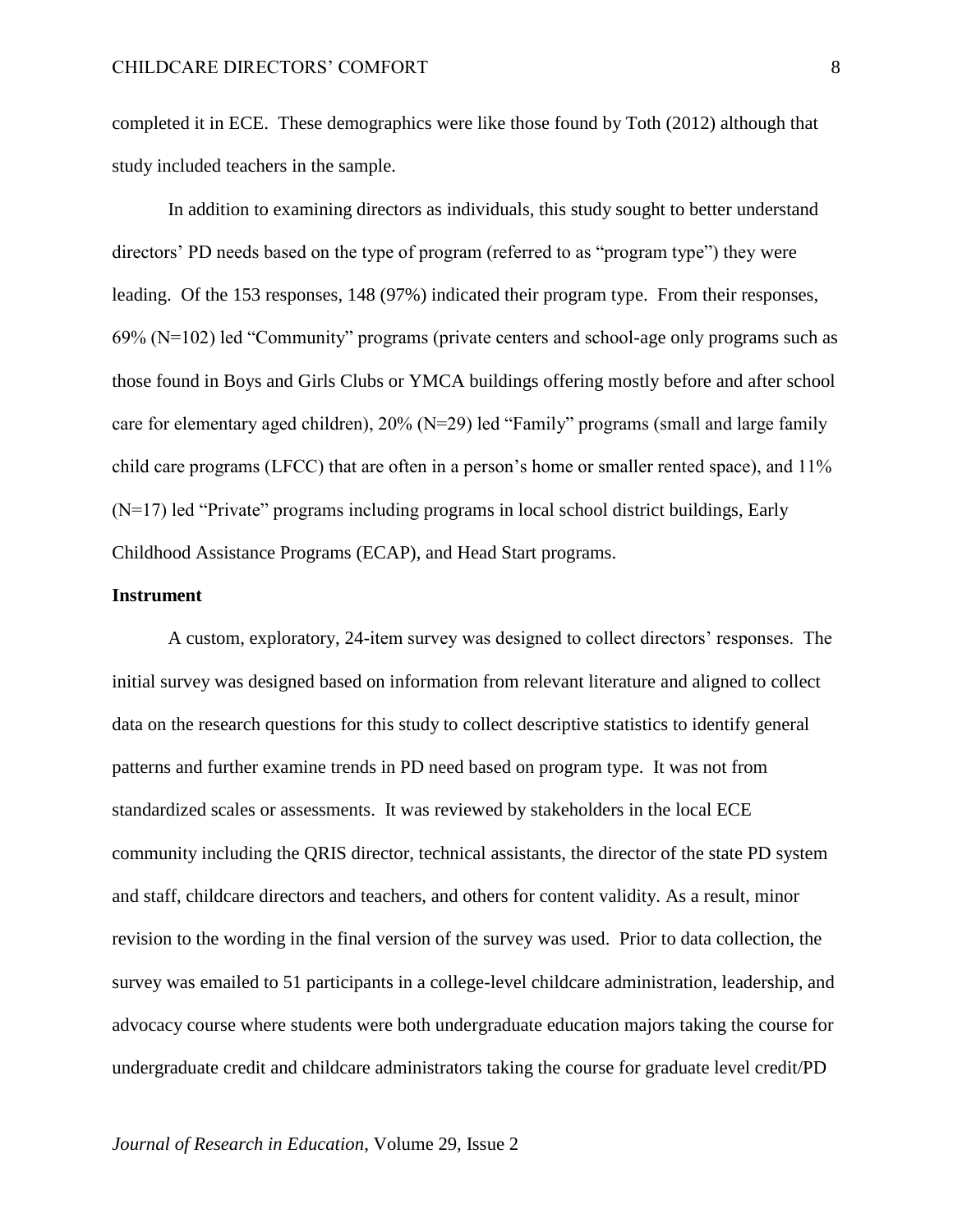#### CHILDCARE DIRECTORS' COMFORT

hours/Director's Credential. This group was considered to be a target population and were surveyed to establish face validity and collect pilot data (Wojton & Lane, 2018). The threecredit course was offered as a blended course where students met in person for one hour weekly and spent the remaining two hours each week learning in an online environment. As a result of their feedback, two edits were made. First, a comment section at the end of the survey was added to allow for any additional comments not captured in the survey questions. Second, a question regarding staff access to technology was added to contextualize how the larger teacher workforce uses available program technology as perceived by the administrators. The data from the staff question was downloaded but not used for further analysis since it did not focus on directors.

The final version of the survey included ten (10) topics, each presented as a separate section of the survey: 1) Demographics, 2) Professional Development Experiences, 3) Access to Technology, 4) Comfort Related to Technology Use, 5) Use of Technology at Work, 6) Technology Interest Related to Professional Development, 7) Technologies Most Likely to Use, 8) Supported Needed to Integrate Technology, 9) Staff Access to Technology, and 10) Other Comments. The first section, Demographics, included 11 questions to collect information about each director including years of employment, qualification, gender (male or female), age (measured in years), race/ethnicity (American Indian/Alaska Native, Asian, Black/African American, White, White/Hispanic, Other), ECE education (CDA, A.A./A.S., ECE credits, ECE B.A./B.S., Graduate ECE credits, Graduate ECE degree), degrees earned in any area (High school/GED, some college, Associate's degree, Bachelor's degree, Graduate credits, Graduate degree), primary and secondary languages spoken (English, non-English), licensing status (active, inactive, on hold), program type (center, family child care, family child care, school age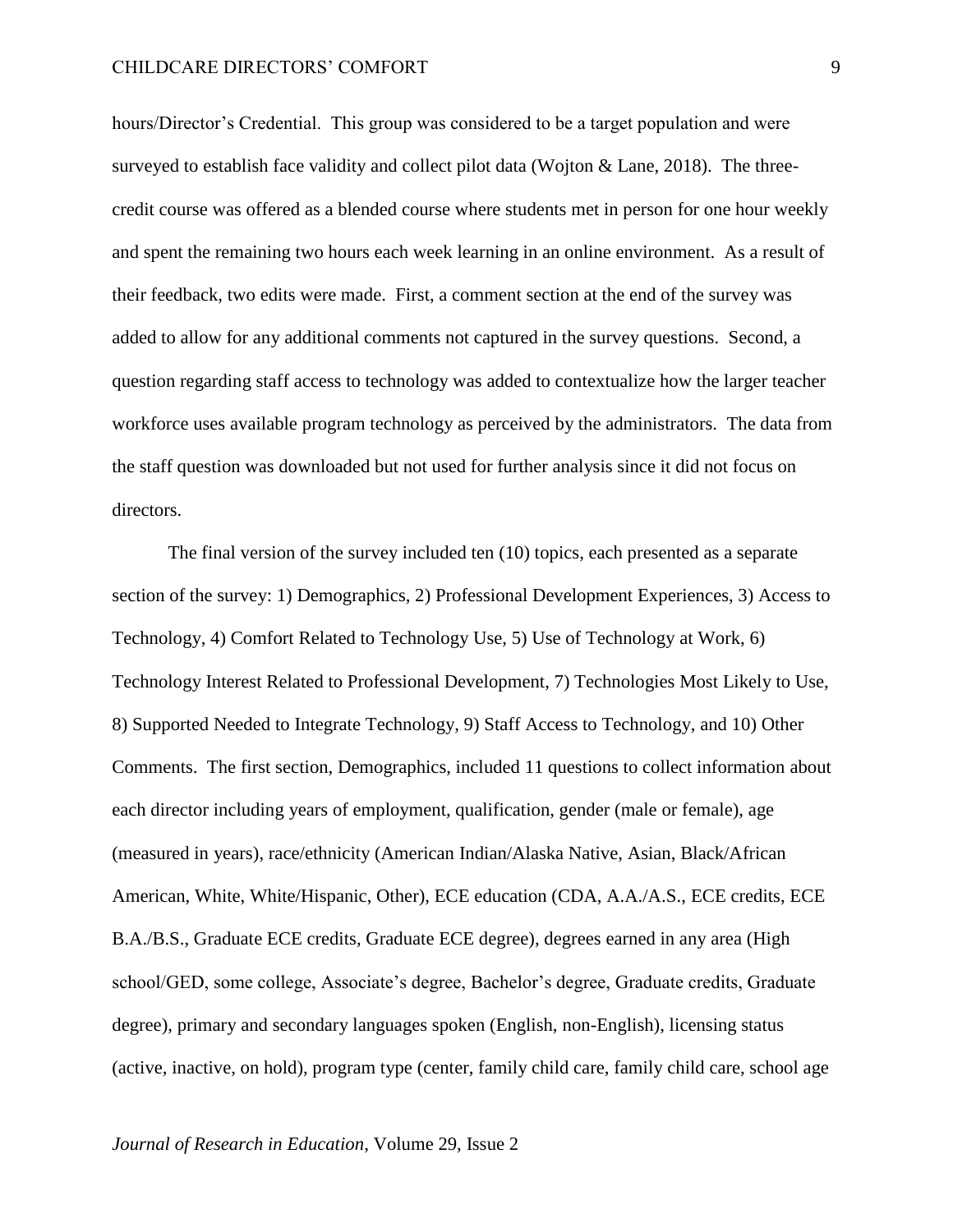only, school district, Head Start, ECAP), program size (small or large defined by enrollment), and program location (city, town, suburban, rural). This information was used to identify trends among the directors and patterns across or within program type.

The second section focused on the directors' PD experiences. The aim of this section was to better understand how directors chose PD and whether their selection was impacted in any way by technology. Using five questions, directors were asked to report how many hours of training they attended in the past licensing year (and at what quality assured level) and to indicate how they selected PD for themselves (for example, by cost, proximity to work or home, format, or because it was on their PD plan). Further, directors were asked to report what they liked about current trainings available to them, what they perceived as the biggest limitation to available training, and which delivery mode was of most interest to them (e.g. online, on-site, community-based, conferences, informal networking). This section was followed by section 3 which surveyed the directors' access to technologies to gain understanding regarding what technology directors can employ. A list of 10 common technologies was provided (desktop computer, laptop computer, printer, reliable high-speed Internet (6 months or more), mobile technology (tablet, iPad), Microsoft Word, Excel, and PowerPoint, computer software for administrative tasks (budgeting, attendance, payroll), and a personal device (tablet, smartphone, or computer from home) and directors were asked to choose all technologies that they have access to at work during hours of operation.

The fourth section asked directors about their comfort related to using technology for work-related tasks using a Likert Scale for responses (Very Comfortable, Comfortable, Somewhat Comfortable, Not Comfortable, Never Tried). The aim of this section was to gain an understanding of how comfortable directors were with various technologies that they may or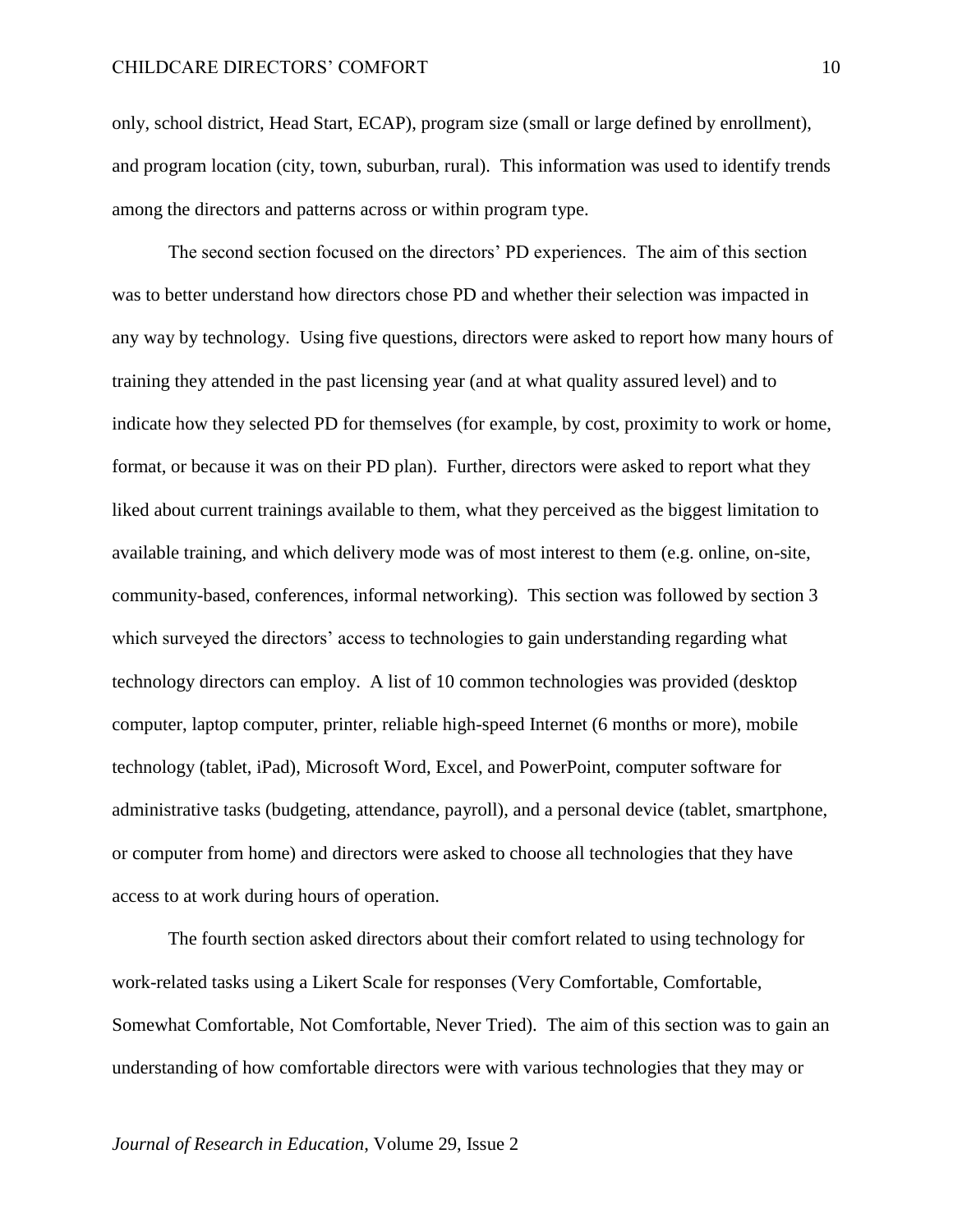may not have access to at work. Directors responded to a list of technologies including computer/laptop, Internet, Email, Email attachments, Microsoft Office tools, Video chat (e.g. Skype, Hangouts), Text chat on the computer (not on a mobile device), Social networking sites (Facebook), Search engines, Webinars, Online courses, "How to" websites, and Quick Response (QR) codes which are often used for marketing. The fifth section, Use of Technology, asked directors to report how often they used 10 different technologies to complete work tasks using the following scale: Multiple Times Daily, Daily, Weekly, Monthly or Less, Never. The following were listed: Work Computer, Home Computer, Internet, Email to communicate with families, Emailing Attachments, Microsoft Office, Search Engines, Computer for locating classroom activities, A computer to access PD (courses, webinars, forums), and Email to communicate with staff. This information was collected to examine how often directors were using the technologies they had access to identify patterns in their use.

The next section, Section 6, asked directors to indicate their level of interest in the nocost resources for PD including 1) Short video clips demonstrating procedures required by QRIS standards (hand washing, diaper changing, transitions), 2) Short video clips demonstrating concepts (room arrangement), 3) Short video clips with commentary from experts and child care providers in the field, 4) Short video clips related to preparing for and implementing practices assessed in the Environment Rating Scales (ERS), 5) Individual, interactive, online PD exercises focused on leadership and planning, 6) Forums organized by topics of importance to ECE professionals, 7) Links to articles related to ECE organized by topic, 8) Electronic resources (e.g. videos) for use with children organized by topic, and 9) Links to websites with ECE focused content. At the time of the survey, these resources were not available to the directors through the state PD system, so this study sought to identify which resources were most valuable to the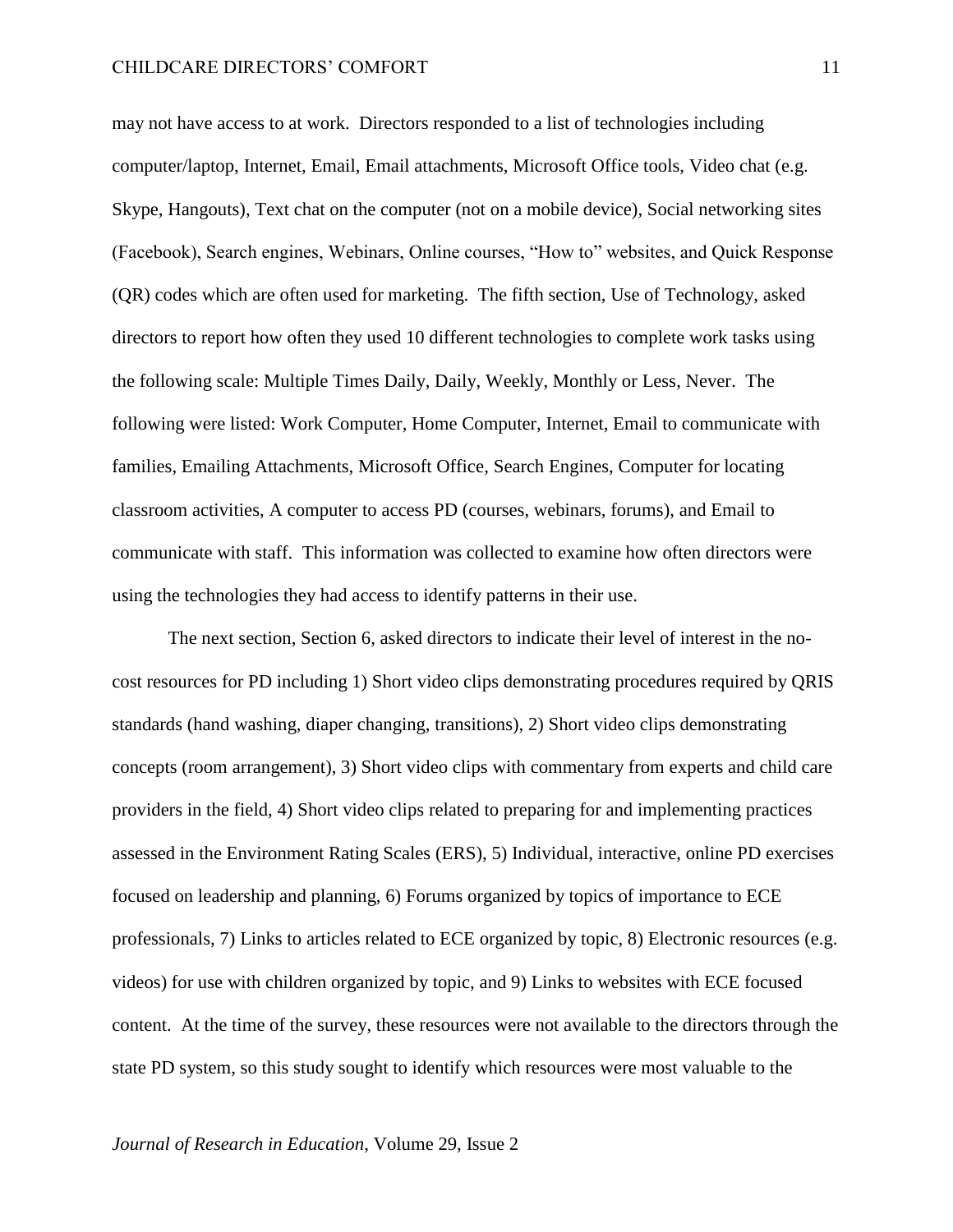directors. The next section asked the directors to identify their "top three" from the list in Section 6 to guide and target efforts in developing PD resources for the group.

In Section 8, directors were surveyed on what supports they thought would increase or enhance their ability to integrate technology into their PD. They were asked to choose from: Desktop Computer, Laptop, Mobile Device, Call-in Support, Year-Round Internet, On-site Assistance, Online Tutorials, and Computer Training. The directors were asked about supports in an effort to prioritize the use of funds to support the directors in their PD and use of QRIS resources. Part 9 asked directors to report what opportunities their staff had to access technology in an effort to examine differences in the two roles. They were asked to report on staff use of technology in order to: 1) Register for training, 2) Create lesson plans for children, 3) Participate in online training or courses, 4) Send email to families, and 5) Post information on a class website for families. The final section, Section 10, provided an open-ended space for directors to add any additional comments.

#### **Procedure**

The data collection process targeted directors that had been participating in the QRIS the longest and most of the directors had been working in their current program for two or more years. Childcare directors were recruited to participate in the study via email (with a link to the electronic survey in Qualtrics) or hard copy through the postal service mailing system if an email address was not on file. The final survey was deployed following a moratorium in enrollment in the statewide QRIS just prior to the implementation of major system changes in how quality points were determined. All participants completed a consent form and the study was approved by the University of Delaware Institutional Review Board (IRB).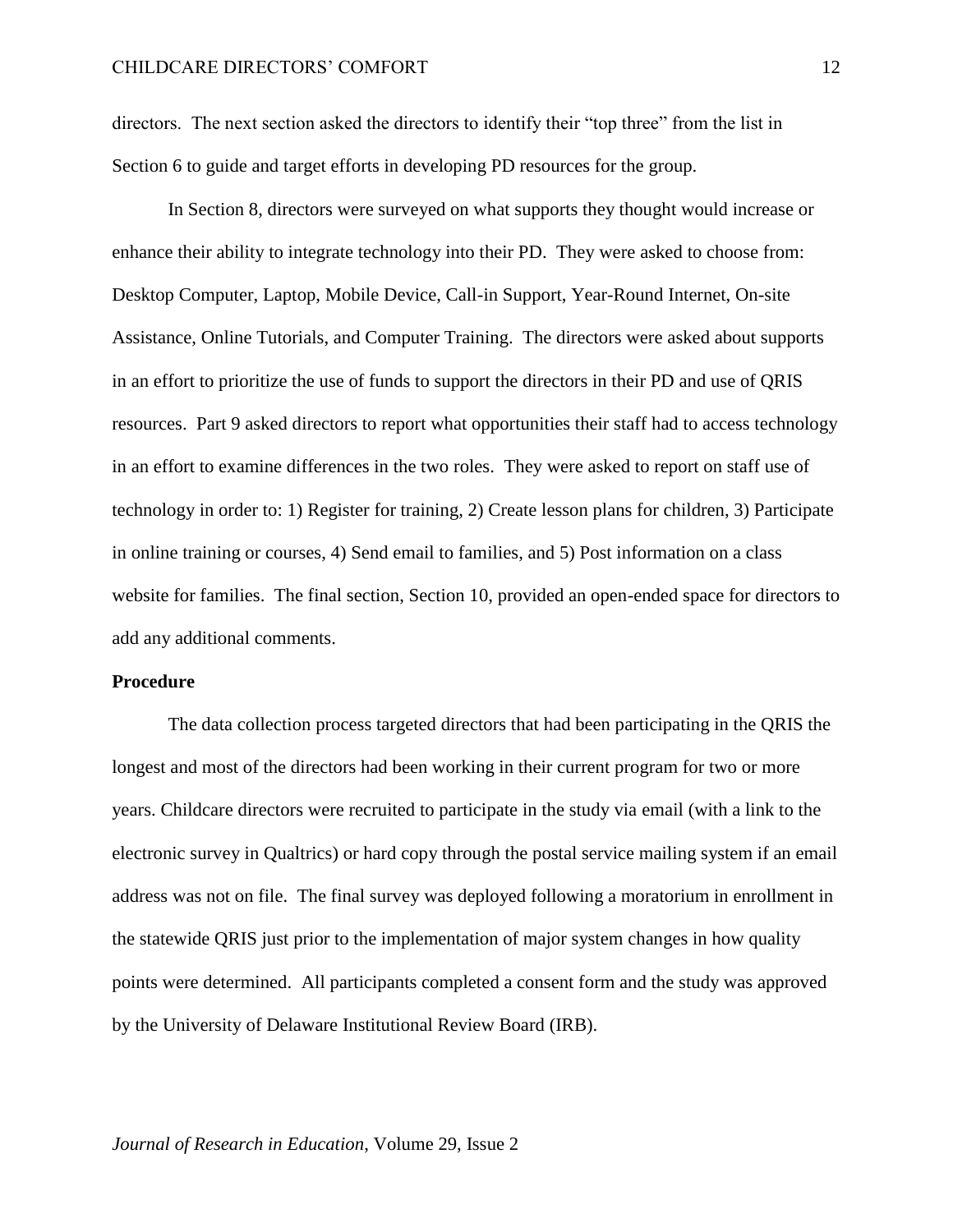The survey was sent to a total of 275 directors yielding a response rate of 56% (n=153). Following a two-week data collection period, the data were downloaded and analyzed. After the data were downloaded into a spreadsheet for analysis, they were examined for descriptive statistics and a One-way Analysis of Variance (ANOVA) was used to examine differences among directors based on their program type. Additionally, Levene's Test for Equality of Variances was used revealing a violation of the homogeneity of variance assumption and therefore a Welch ANOVA was used with a Games-Howell post hoc test to determine where significance occurred between groups.

## **Results**

#### **Experiences**

Table 1 illustrates how directors in this study selected their PD, responses gathered in section 2 of the survey. The most common reason the directors selected their PD was it is "on the professional development plan" followed by the response "it was required". While cost does also seem to be a factor, interest in the topic was not with only 5% of the total responses. Further, directors prioritized location and proximity to work/home over selecting PD because someone they know is attending or delivering the session.

#### **Table 1**  *PD Experiences*

| 1 <i>D Lind</i> Vi Ivitvo                       |        |         |
|-------------------------------------------------|--------|---------|
| Criterion for choosing professional development | Number | Percent |
| On professional development plan                | 74     | 23      |
| It is required                                  | 56     | 17      |
| Recommended to me                               | 53     | 16      |
| Close to work/home                              | 52     | 16      |
| Low/No cost                                     | 43     | 13      |
| I know the trainer or participants taking it    | 18     | 6       |
| Interest in the topic                           | 15     | 5       |
| Licensing visit soon                            | 10     | 3       |
| Open seats in training                          |        |         |

*Note.* Participants were able to select multiple responses within each section.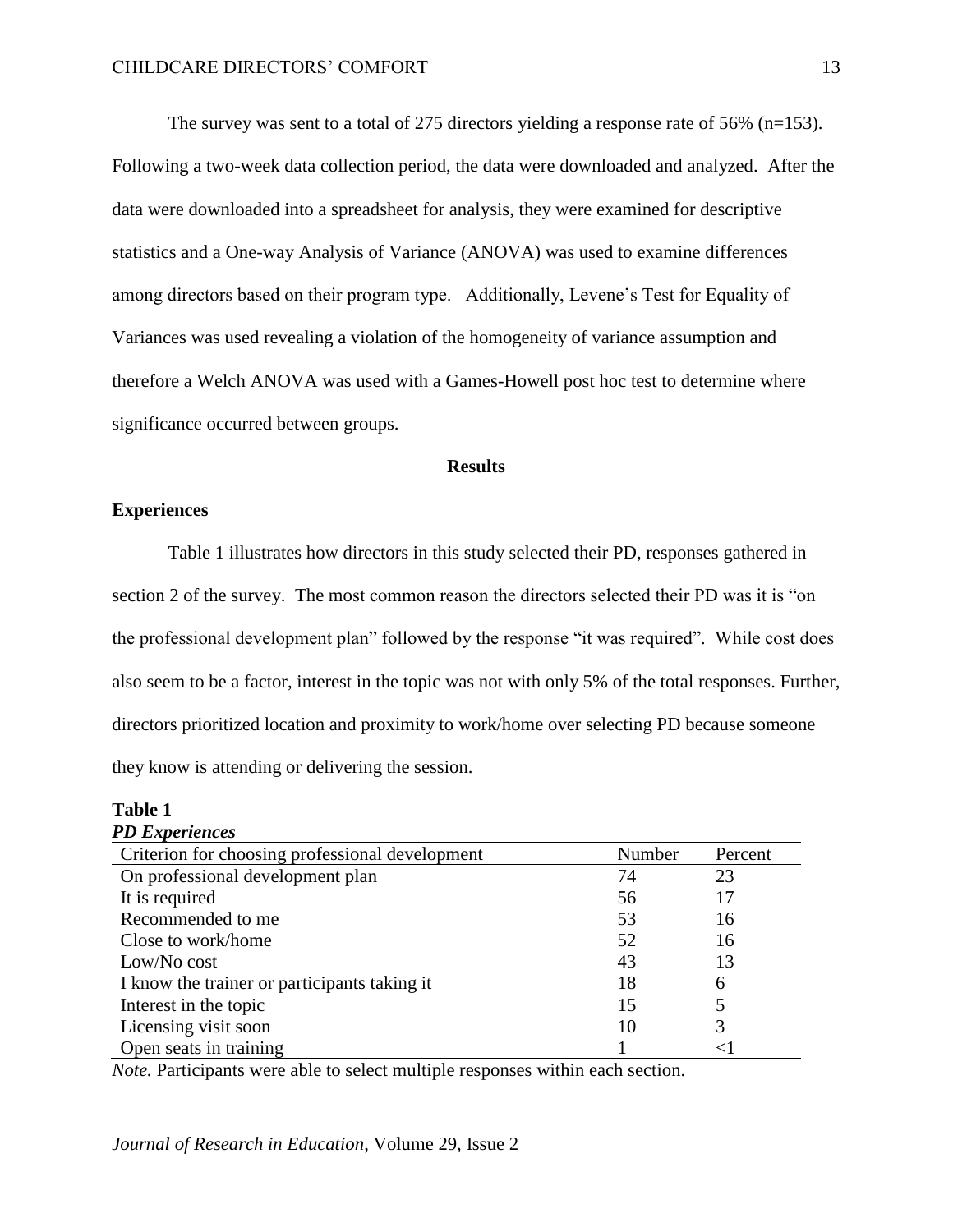Also, in section 2 of the survey, directors indicated several limitations of current PD by selecting "the biggest limitation" from the provided list. Many (21%) revealed that the current options "will not advance me professionally" or "are offered at an inconvenient time". Additionally, 14% of directors said the current PD is "not challenging" while 13% agreed that the sites for face-to-face PD are "too far from home/work". Additional barriers included "boring topics", "impractical to implement", or "instructors not knowledgeable". Further, 22% responded there were additional limitations of the current PD that did not fall into the provided categories.

#### **Comfort**

The data for comfort (survey section 4) and interest (survey section 6) were limited to 117 responses (76% of the total sample) because some of the directors did not report their program type  $(N=5)$  or their entries for these groups of items were incomplete  $(N=31)$ . Of the 117 directors to respond, most (71%, N=83) reflected community-based programs, many (17%,  $N=20$ ) were managing family childcare programs, and some (12%,  $N=14$ ) were from private programs. These sample sizes were representative of the program participation in QRIS at the time (mostly centers with fewer family childcare and private programs). Comfort was rated on a Likert-Scale consisting of "1=Very Comfortable", "2=Comfortable", "3=Somewhat Comfortable", "4=Not Comfortable", and "5=Never Tried". The results are displayed in Table 2 below.

| <b>Comfort with Technology by Program Type</b> |            |             |             |
|------------------------------------------------|------------|-------------|-------------|
| Technology                                     | Community  | Family      | Private     |
|                                                | $N = 102$  | $N=29$      | $N=17$      |
|                                                | Mean (SD)  | Mean $(SD)$ | Mean $(SD)$ |
| Computers                                      | 1.27(0.57) | 1.45(0.76)  | 1.21(0.43)  |
| Internet tools                                 | 1.24(0.48) | 1.45(0.76)  | 1.21(0.43)  |

**Table 2** 

*Journal of Research in Education*, Volume 29, Issue 2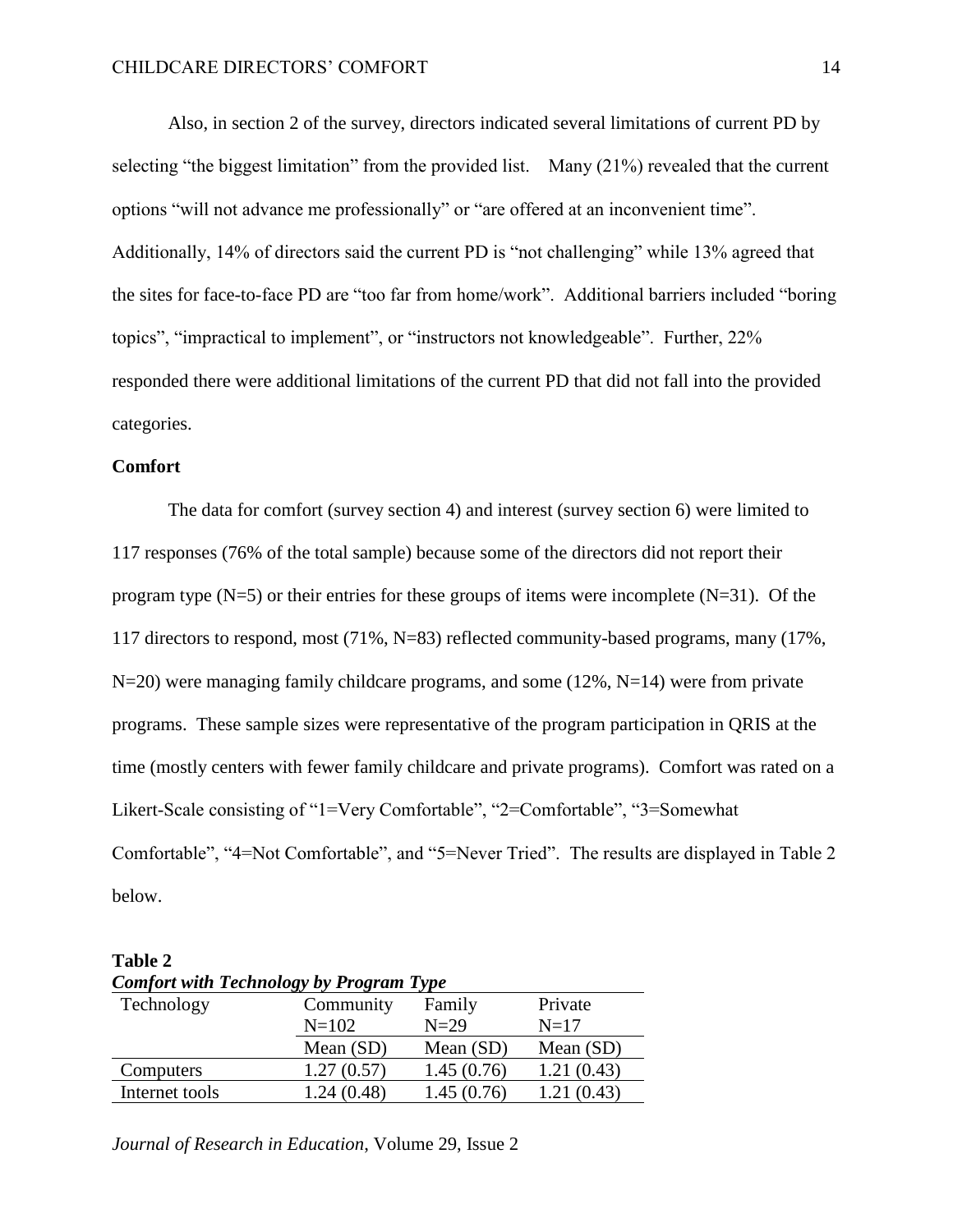| Email                 | 1.18(0.42)     | 1.50(0.88) | 1.14(0.36) |
|-----------------------|----------------|------------|------------|
| Microsoft Office      | 1.23(0.48)     | 1.65(0.93) | 1.21(0.43) |
| Social Networking     | 2.42(1.54)     | 2.30(1.56) | 2.64(1.59) |
| <b>Search Engines</b> | 1.34(0.61)     | 1.45(0.60) | 1.28(0.47) |
| Webinars              | 2.30(1.43)     | 2.65(1.63) | 1.86(1.17) |
| <b>Online Courses</b> | (1.23)<br>1.93 | 2.25(1.51) | 1.86(0.86) |

# **Interest**

Directors were surveyed about their interest in technology-mediated PD in section 6 of the survey. The directors were asked to indicate their level of interest in each of the listed technology-mediated PD resources using the following ratings: "1=Very Interested", "2=Interested", "3=Somewhat Interested", and "4=Not Interested". The results are reported in Table 3. The data showed that the directors were between "very interested" and "interested" for each of the options.

| Table 3                                                   |            |             |             |  |
|-----------------------------------------------------------|------------|-------------|-------------|--|
| <b>Interest in Technology-Mediated PD by Program Type</b> |            |             |             |  |
| Technology                                                | Community  | Family      | Private     |  |
|                                                           | $N = 102$  | $N=29$      | $N=17$      |  |
|                                                           | Mean (SD)  | Mean $(SD)$ | Mean $(SD)$ |  |
| Procedures Video                                          | 1.65(0.90) | 1.80(0.83)  | 1.71(0.91)  |  |
| Concept Videos                                            | 1.49(0.77) | 1.50(0.69)  | 1.43(0.65)  |  |
| <b>Expert Video Clips</b>                                 | 1.59(0.87) | 1.65(0.67)  | 1.50(0.65)  |  |
| <b>ERS</b> Prep Videos                                    | 1.36(0.65) | 1.65(0.75)  | 1.64(0.74)  |  |
| Online PD                                                 | 1.44(0.75) | 1.75(0.79)  | 1.29(0.61)  |  |
| Forums                                                    | 1.69(0.87) | 1.85(0.75)  | 1.86(1.03)  |  |
| Articles                                                  | 1.48(0.79) | 1.80(0.83)  | 1.50(0.52)  |  |
| Resources                                                 | 1.42(0.73) | 1.60(0.59)  | 1.29(0.61)  |  |
| Websites                                                  | 1.48(0.67) | 1.55(0.60)  | 1.29(0.47)  |  |

*Journal of Research in Education*, Volume 29, Issue 2 A separate question in section 2 of the survey asked directors about their preferences for professional development delivery methods. Directors were asked to select all methods they considered to be of "most interest". Their responses are displayed in Table 4. Most of the directors' responses indicated they preferred on-site workshops, conferences, and face-to-face college courses to methods like off-site workshops and online courses. Among the least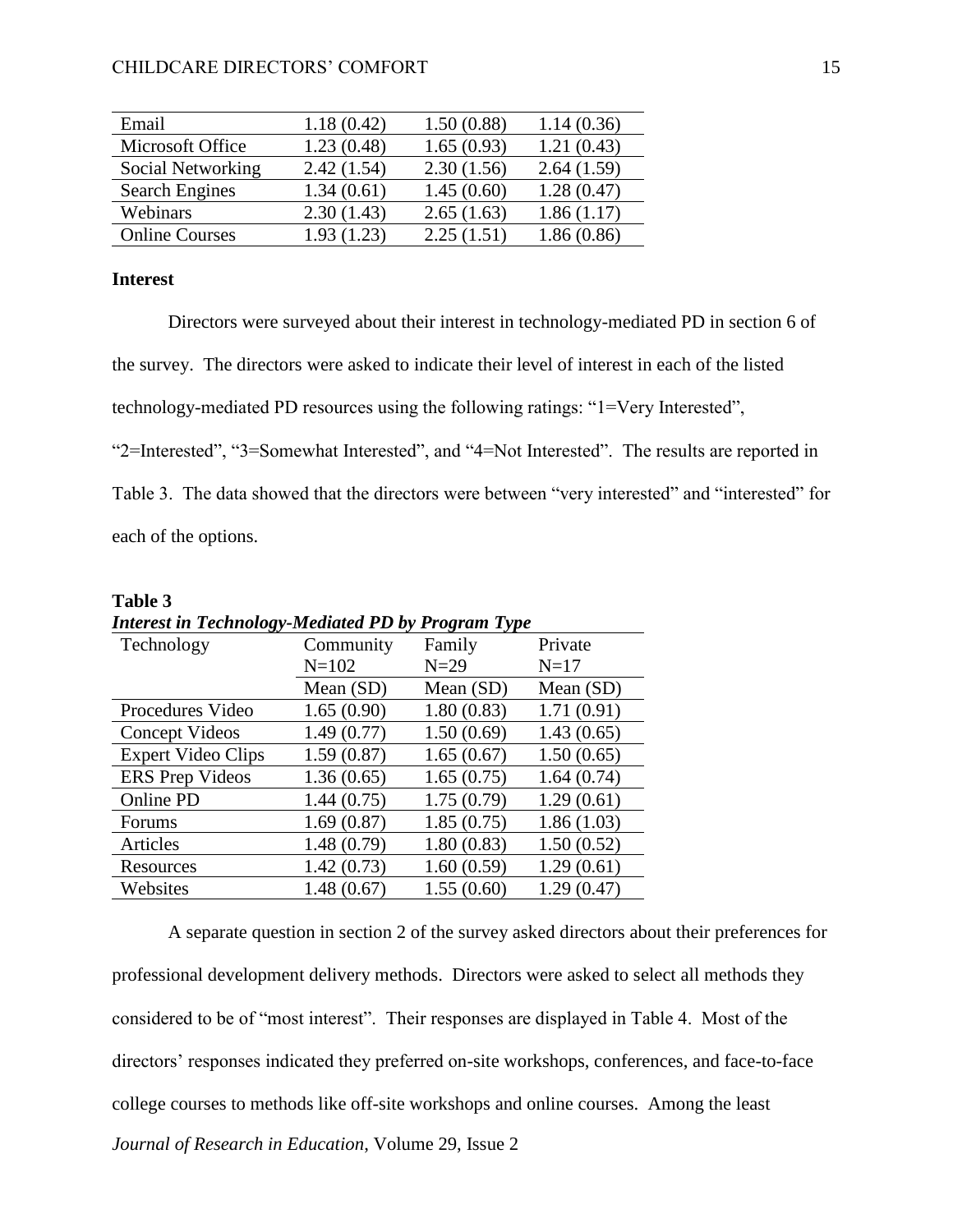preferred methods were mentoring/coaching, onsite technical assistance, and cohort meetings

with a mentor.

## **Table 4.**  *Preferred PD Delivery Methods*

|                               | Number | Percent |
|-------------------------------|--------|---------|
| Workshops on-site             | 67     | 21      |
| Conferences                   | 50     | 16      |
| College courses               | 44     | 14      |
| Workshops off-site            | 36     | 11      |
| Online courses                | 34     | 11      |
| Online/Webinars               | 26     | 8       |
| Mentoring/Coaching            | 24     | 8       |
| Onsite technical assistance   | 22     |         |
| Informal networking           | 13     |         |
| Cohort meetings with a mentor |        |         |

## **Supports**

To gain a better understanding about what supports directors needed to take advantage of technology-mediated PD like those in Table 3, the directors were asked about the resources they would request that they did not currently have. The directors were given the opportunity to select as many supports as they wanted. The majority (53%) of the responses reflected hardware supports such as mobile technology (tablet) while 18% requested a laptop specifically. Further, 16% selected online tutorials and 14% selected basic computer training. Only 8% selected coaching even though coaching is one of the most well-known supports for ECE professionals.

#### **Discussion**

# **Experiences and Comfort**

PD is a valuable tool that not only impacts the director, but it also affects the staff and the outcomes for children and families (Bylington & Tannock, 2011; Chen & Chang, 2006). It offers strategies to increase knowledge, beliefs, and practices when paired with active learning methods (Piasta et al., 2017) but should consider, and be reflective of, the type of program the individual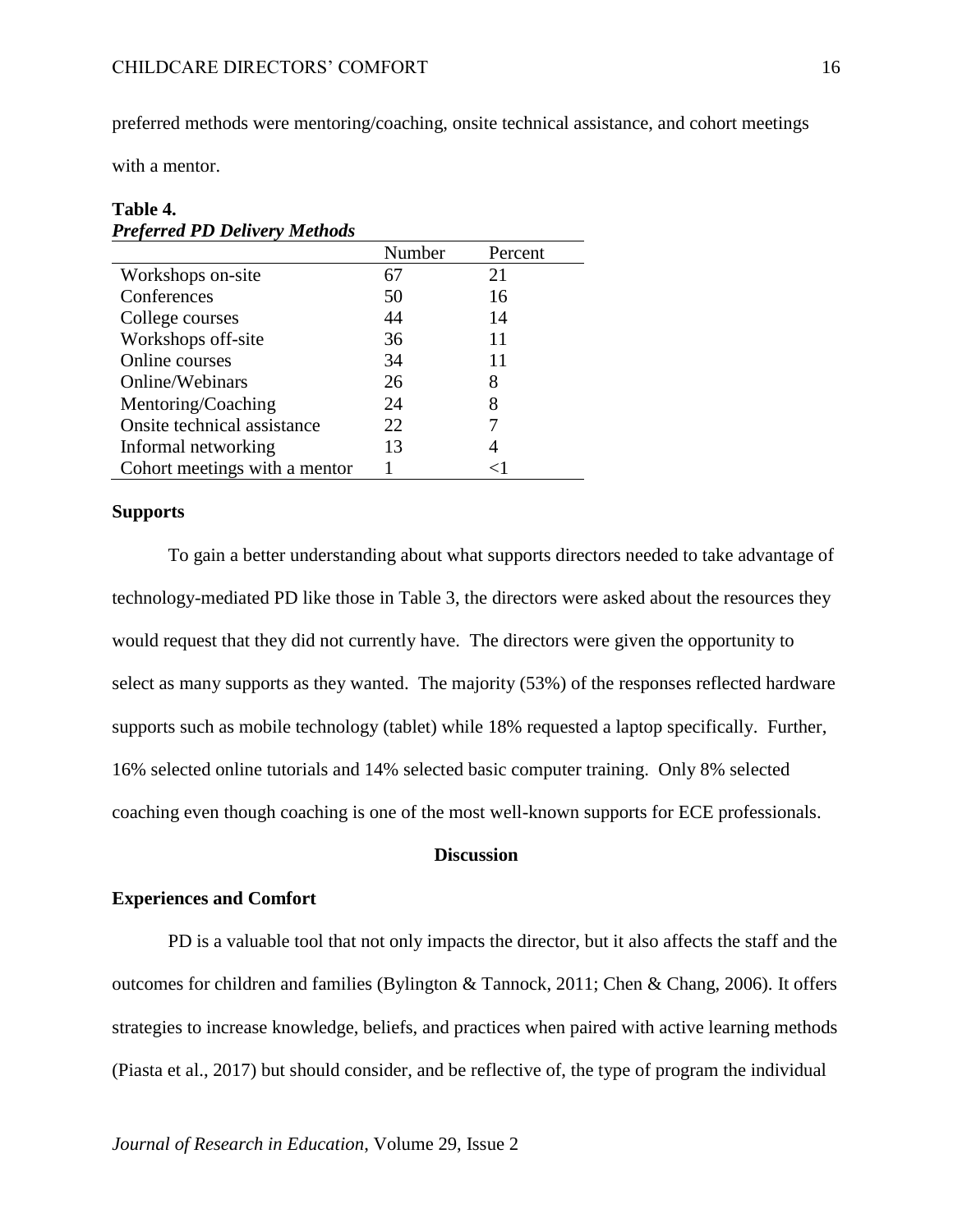#### CHILDCARE DIRECTORS' COMFORT

works in or directs. We know that there are differences between directors' experiences and comfort levels related to PD and technology use depending on the type of program (community, family, or private) they work in. ECE directors need more administration and early childhood content (Ryan, Whitebook, Kipnis, & Kakai, 2011) and better technology-mediated options that are supported by the QRIS education and professional development standards, with the ability to count it for credit toward their state requirements for education and training.

According to the data, this group of directors is pursuing the PD that is mapped to their PD plans because it is required or recommended. Using a PD plan is a requirement of QRIS participation which prevents or discourages last minute attendance in a training outside of the needed content area to meet licensing's annual PD requirement. Directors selected several limitations of current PD which have been well documented in the literature (Flanagan & Jacobsen, 2003). We need to ensure PD is appropriate for each individual and their technology proficiency, not just the position they hold. Despite greater access to technology, there is limited access to appropriate on-going PD that addresses the challenge that computer skills that are learned in isolation are quickly lost (Bradshaw, 2002; Flanagan & Jacobsen, 2003; Hinson, LaPrairie, & Heroman, 2006; Wells, 2007; Mouza, 2009; Kopcha, 2011).

Interpretation of the data on comfort level with technology showed that overall the directors are comfortable with technology. The data showed that the directors were very comfortable with hardware (computer/laptop), software (email, Microsoft Office), and tools (Internet, search engines) and that they were reasonably to somewhat comfortable with online courses. Studies have suggested that online courses can be as effective as traditional classroombased trainings (Ackerman, 2017) with potential to be more effective when paired with coaching or targeted technical assistance. Finally, the directors were least comfortable with the use of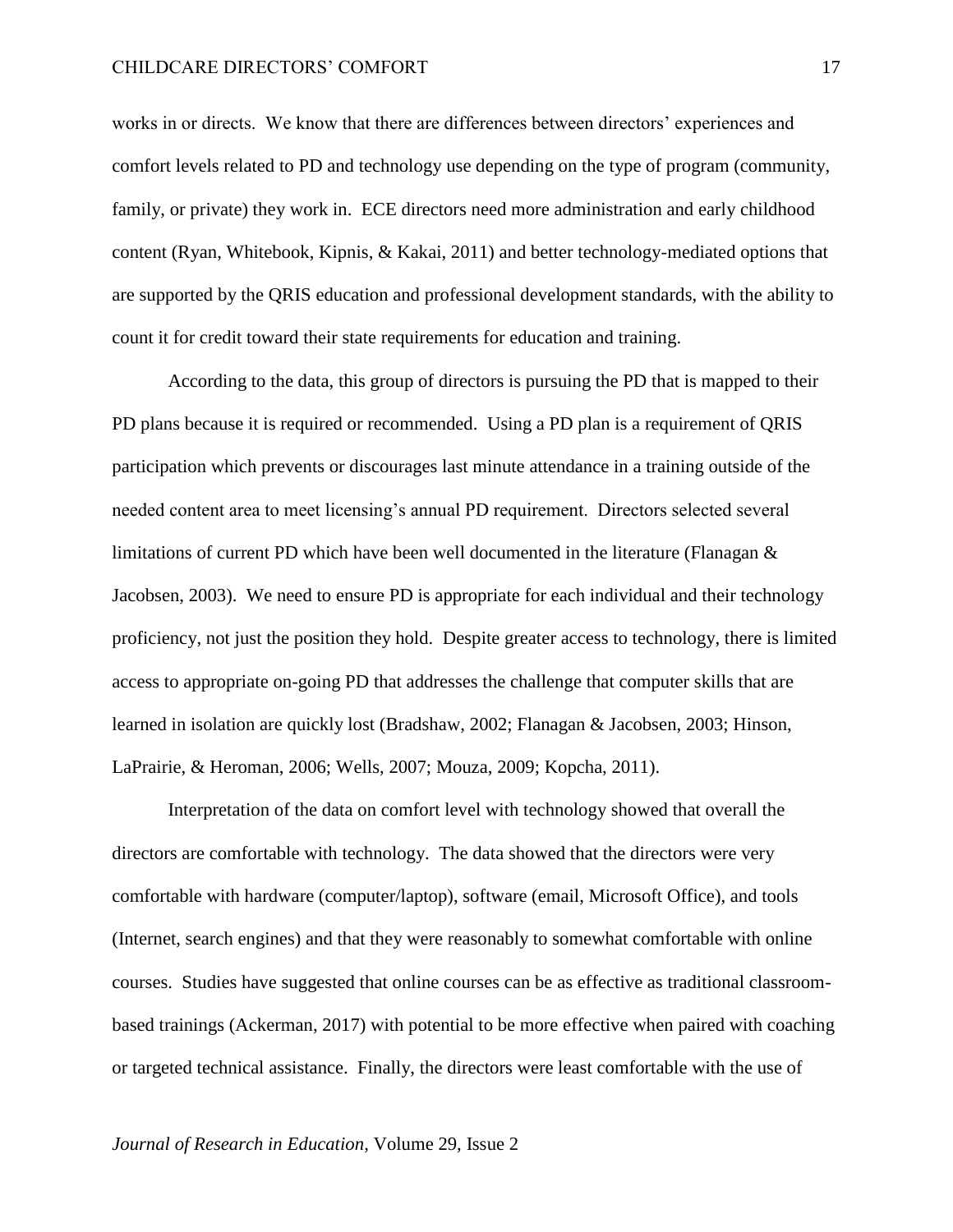#### CHILDCARE DIRECTORS' COMFORT

webinars and social networking with the data showing the greatest variability in responses in these two categories. There were also some differences between the groups. In general, the community-based and private program directors appeared to be more comfortable overall with technology compared to family childcare directors. Additionally, family childcare programs were not as comfortable with online courses as directors in the other two groups.

While the directors reported they are mostly comfortable with technology for their own PD, these options are far and few and usually limited to online college course work which can be expensive and intimidating. PD must be need responsive and flexible, focusing on technology integration for purpose (Flanagan & Jacobson, 2003). Many directors did report they are comfortable with face-to-face college coursework although family childcare directors were less comfortable (and probably less experienced). Research comparing the effectiveness of online training compared to traditional classroom training for non-degreed childcare professionals is limited, but a growing body of research suggests that a combination of online training and other supports can be effective (Zepeda, Parylo, & Bengtson, 2014). More options, like on-site workshops but offered online, paired with technical assistance would ensure directors avoid barriers like those reported (e.g. offered at inconvenient times). It would also provide exposure, and over time, improve comfort levels, especially if the trainings/courses were designed similarly and built using high-quality content.

#### **Interests and Supports**

The interest data showed that the responses from directors across program type were more consistent, although family programs were less interested overall. All the groups reported that they were least interested in forums as a tool for PD, which may be attributed to their unfamiliarity with forums in general. Very few directors identified coaching as a desired method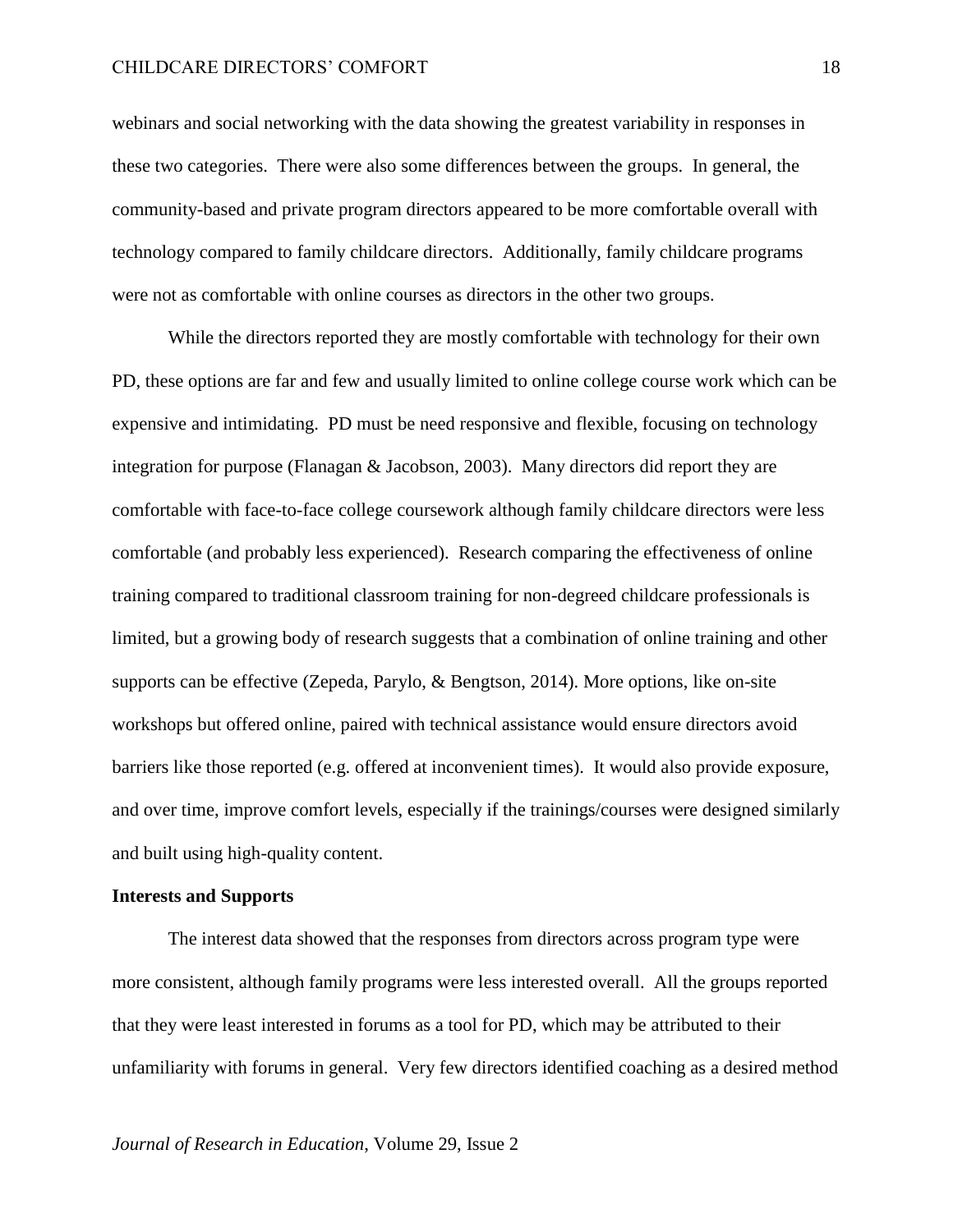of PD although it is one of the most common methods currently used in ECE PD. This may be because in their experiences, the directors are not establishing a positive relationship with their coach or due to challenges related to time, scheduling, or difficulty applying the demonstrated strategies (Knoche, Kuhn, &Eum, 2013). The data also showed that the directors did not prefer onsite technical assistance or cohort meetings which may be because these methods do not currently count for PD credit. Further, the directors in this study were both interested in and indicated comfort with online PD. These findings are consistent with recent research which has documented an increase in ECE professionals seeking out online courses and fully online degree programs (Clark, 2004; Burris & Prudhoe, 2019).

In a study of 262 ECE teachers in four states, Landry, Anthony, Swank, & Monseque-Bailey (2009) found that the effectiveness of on-site coaching on overall teaching quality was dependent on the teachers' baseline teaching quality and that PD benefitted those who began with lower teaching quality. Perhaps one approach is to tier technology-mediated PD with coaching or on-site workshops, based on the directors' baseline technology skills allowing for more individualized attention to the abilities and needs of each director. Additionally, there is a need for further support to help ECE directors purchase, organize, and integrate technology into their PD effectively. These supports are necessary because ECE professionals are depending more on technology tools like computers, tablets, and smart phones to document learning, facilitate teaching, enter quality systems data, and communicate with families (Burris & Hallam, 2018, Hamilton and Edge 2016; Parette et al. 2013; Parnell and Bartlett 2012; Pasnik and Llorente 2013; Wartella et al. 2013).

## **Limitations**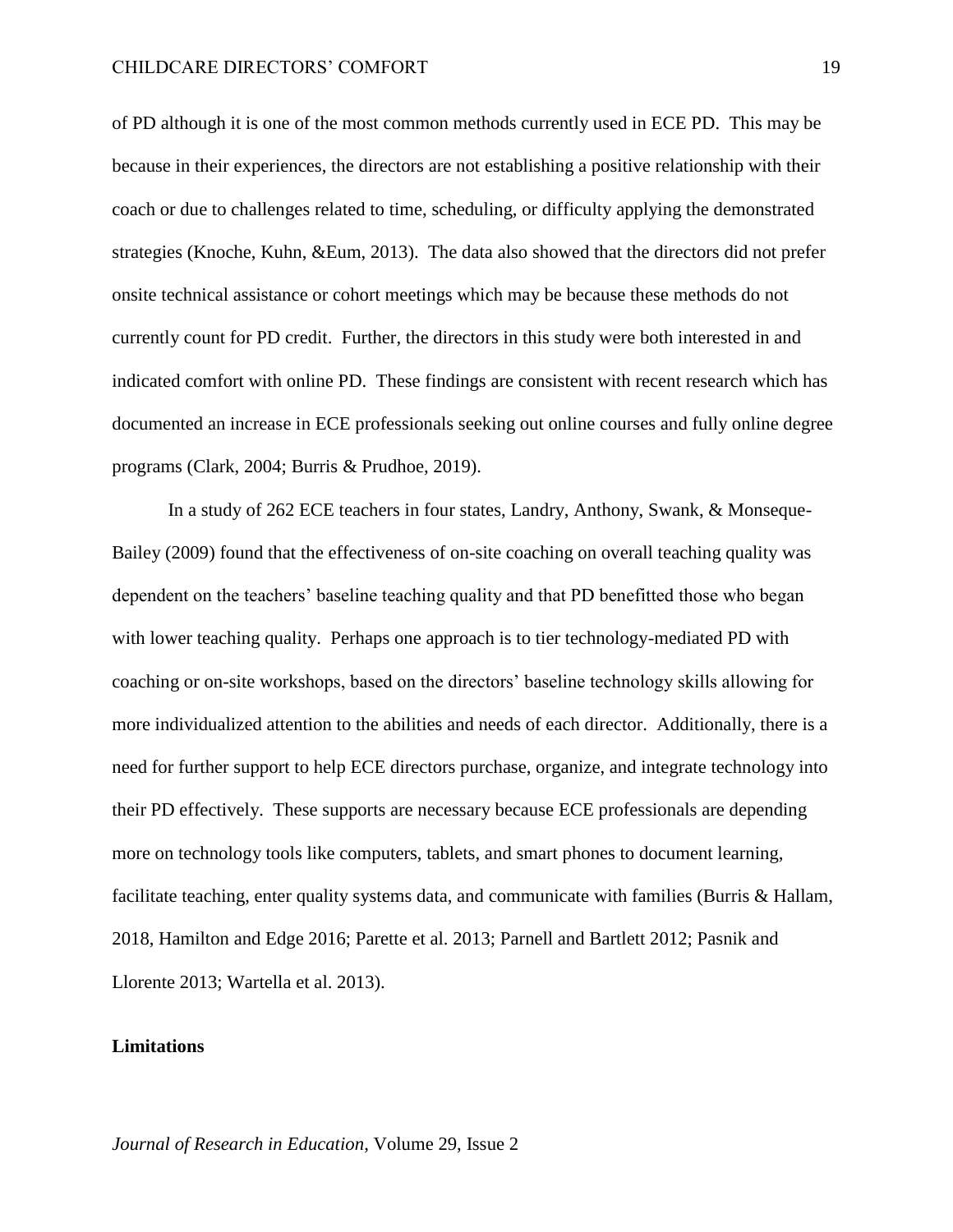The main limitation of this study was that data was gathered from a survey where the directors self-reported the data. In their responses, the childcare directors may have unknowingly overestimated their comfort level with technology. Additionally, the survey was primarily distributed electronically, and this format may have been a barrier to response rate (e.g. some may not have replied because they were not familiar with electronic surveys). While the survey was anonymous, the directors may have been concerned about their anonymity or they may have had difficulty accessing/completing the survey online. Another limitation of this study was that for three of the program types, the sample sizes were low (school district (1), ECAP (3), and LFCC (4)) and therefore their responses may not be representative. Finally, the directors that were surveyed in the pilot study were resurveyed for this data set. If they completed the second survey, there is a possibility that these directors may have altered their responses. Despite these limitations, the study gleaned important information about directors' comfort and PD supports that can be applied in the design and development of PD for directors in the future.

#### **Conclusion**

The necessity for ECE directors to have access to and effectively use technology in their work is increasing as the demands and stakes for leading QRIS grow. As professionals, they depend on technology more than ever and it is only a matter of time before there is an urgent need for PD on more advanced topics, including those that utilize technology. Technologymediated PD is one method for providing individualized and flexible training options for busy directors with little time to travel for face-to-face training and as this study found, directors are eager for more exposure and training.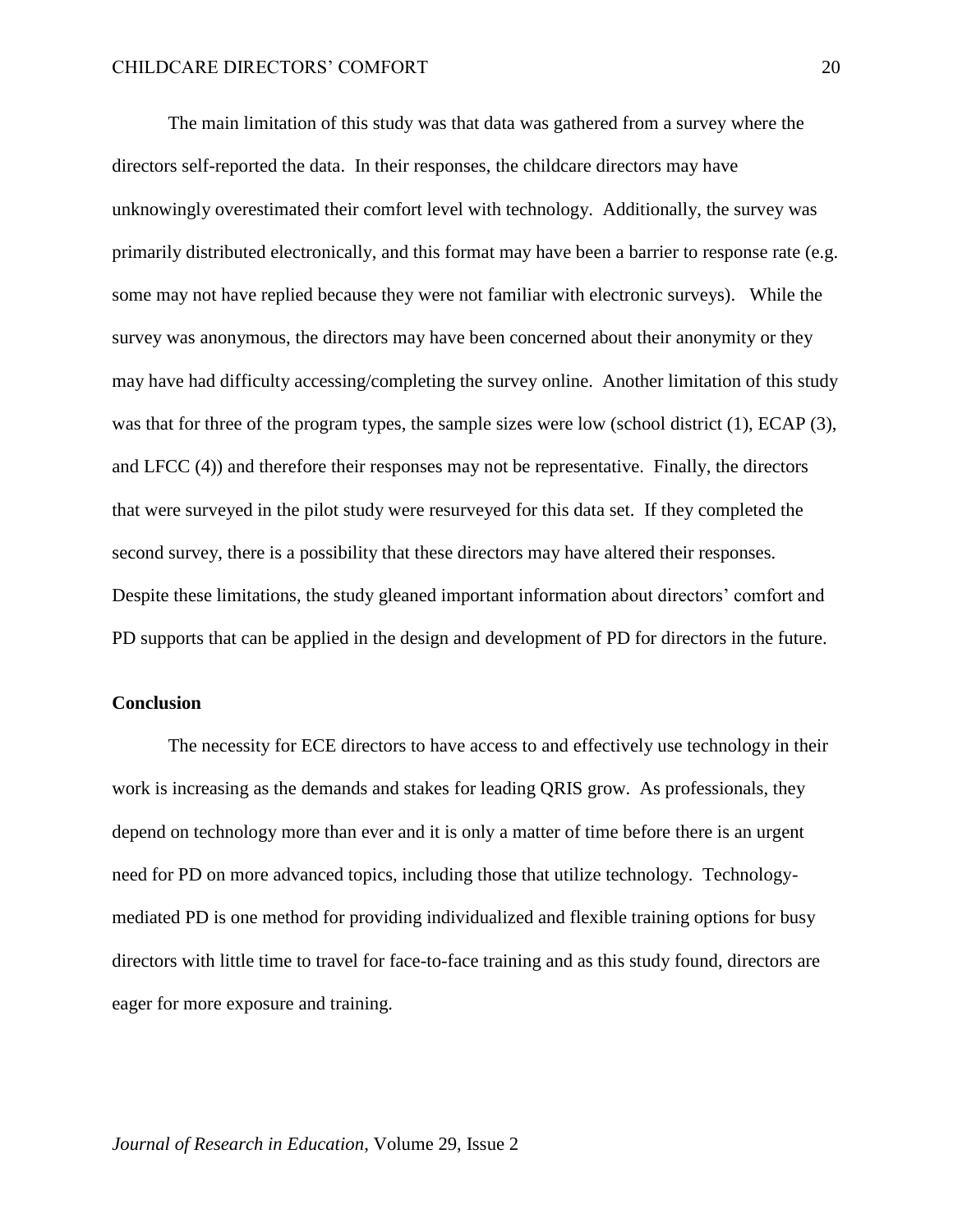We know there is more support for PD than there has been in decades past and that early childhood educators are more familiar with the integration of technology in their work (Blackwell, Wartella, Lauricella, & Robb, 2015). Few studies though have explored the effectiveness of alternative strategies for director's PD during a time where personal, portable, and wireless technologies are ubiquitous in our everyday lives. We need to understand more about the individual PD needs of directors in addition to gaining further understanding of the barriers and rewards of integrating technology into PD. It was evident in this study that directors are comfortable with technology and given the necessary supports, will aim to use it for just-in-time and long-term learning in their quality improvement journey.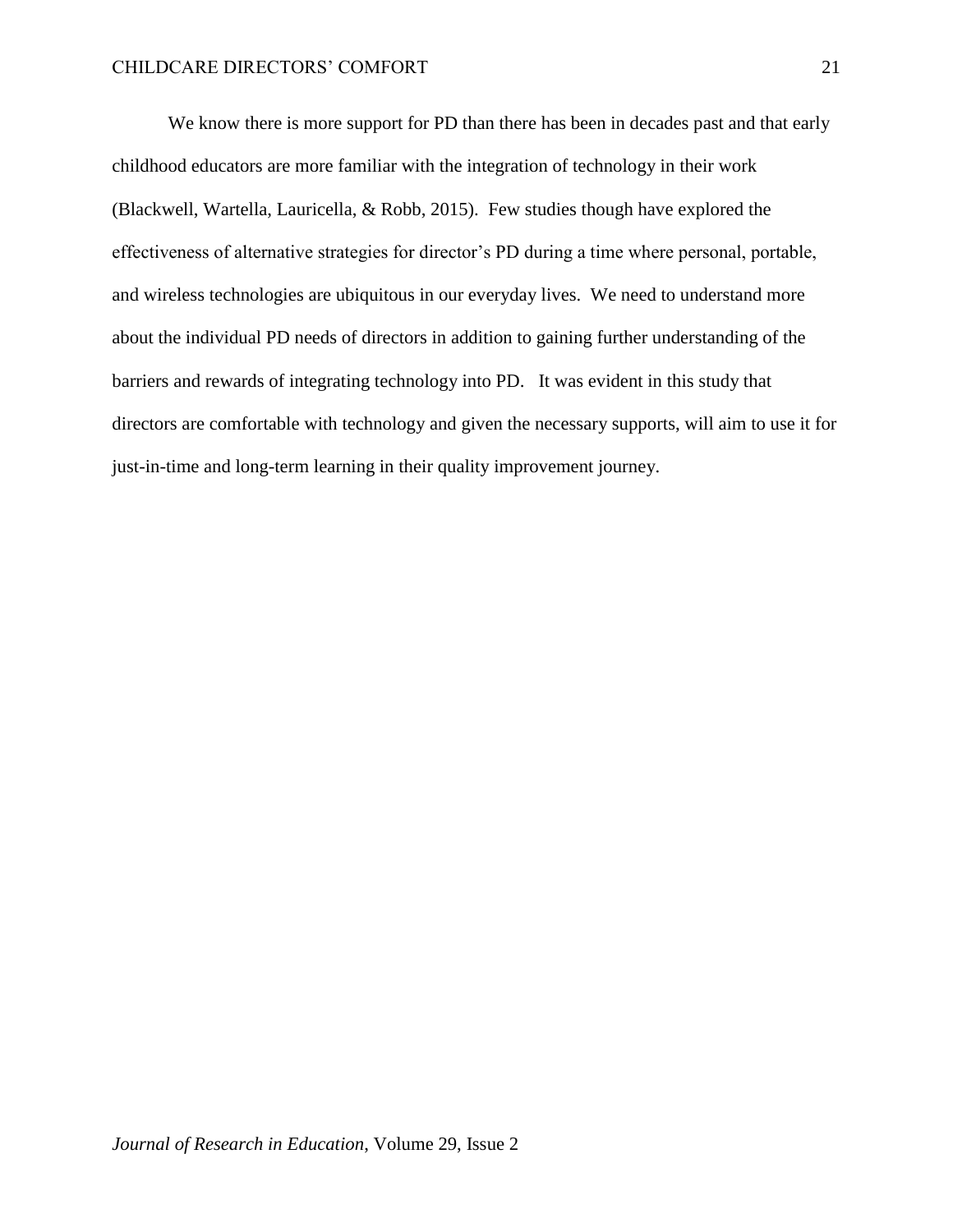#### **References**

- Ackerman, D. J. (2017). Online child care training in the United States: A preliminary investigation of who participates, what is offered, and on which topics the workforce is focusing. *International Journal of Child Care and Education Policy, 11*(12), 1-22. **<https://doi.org/10.1186/s40723-017-0037-7>**
- Aikens, N., Akers, L., & Atkins-Burnett, S. (2016). *Professional development tools to improve the quality of infant and toddler care: A review of the literature.* Washington, DC: U.S. Department of Health and Human Services, Administration for Children and Families, Office of Planning, Research & Evaluation. **[https://www.acf.hhs.gov/opre/resource/professional-development-tools-improve-quality-of-infant](https://www.acf.hhs.gov/opre/resource/professional-development-tools-improve-quality-of-infant-toddler-care-review-literature)[toddler-care-review-literature](https://www.acf.hhs.gov/opre/resource/professional-development-tools-improve-quality-of-infant-toddler-care-review-literature)**
- Billman, J. (1995). Child care program directors: What skills do they need? Results of a statewide survey. *Early Childhood Education Journal, 23*(2), 63-70. **<https://doi.org/10.1007/BF02353395>**
- Blackwell, C. K., Wartella, E., Lauricella, A. R., & Robb, M. (2015). *Technology in the lives of educators and early childhood programs: Trends in access, use, and professional development from 2012 to 2014.* Evanston, IL: Center on Media and Human Development at Northwestern University. **<https://cmhd.northwestern.edu/wp-content/uploads/2019/08/NAEYC-Report-2019.pdf>**
- Bloom, P. J. (1992). The child care center director: A critical component of program quality. *Educational Horizons, 70*(3), 138-145. **[http://newhorizonsbooks.net/wp-content/uploads/2015/06/The-Child-Care-Center-](http://newhorizonsbooks.net/wp-content/uploads/2015/06/The-Child-Care-Center-Director-A-Critical-Component-of-Program-Quality.pdf)[Director-A-Critical-Component-of-Program-Quality.pdf](http://newhorizonsbooks.net/wp-content/uploads/2015/06/The-Child-Care-Center-Director-A-Critical-Component-of-Program-Quality.pdf)**
- Bradshaw, L. K. (2002). Technology for teaching and learning: Strategies for staff development and follow-up support. *Journal of Technology and Teacher Education, 10*(1), 131-150. **<https://www.learntechlib.org/primary/p/9307/>**
- Burris, J. (2019). Syncing with families: Using technology in early childhood programs*. American Journal of Education and Learning, 4*(2), 302-313. **<https://doi.org/10.1080/02568543.2011.533118>**
- Burris, J. & Hallam, R. (2018). Childcare administrators at work: Access to and use of technology in their professional lives. *Journal of Education and Practice, 9*(33), 32-41. **<https://www.iiste.org/Journals/index.php/JEP/article/view/45273/46717>**
- Burris, J. & Prudhoe, C. (2019). Creating an online program for early childhood professionals in their pursuit of a Master's degree. In Smidt, E., & Li, R. (Eds.), *Ensuring Quality and Integrity in Online Learning Programs*. Hershey, PA: IGI Global. **https://doi.org/ 10.4018/978-1-5225-7844-4.ch00**
- Byington, T. & Tannock, M. T. (2011). Professional development needs and interests of early childhood education trainers. *Early Childhood Research and Practice, 13*(2). **<https://files.eric.ed.gov/fulltext/EJ956373.pdf>**
- Capizzano, J, & Adams, G. (2000). The hours that children under five spend in child care: Variation across states. Washington, D.C.: The Urban Institute. **[http://webarchive.urban.org/UploadedPDF/anf\\_b8.pdf](http://webarchive.urban.org/UploadedPDF/anf_b8.pdf)**
- Catron, C., & Groves, M. (1999). Teacher to director: A developmental journey. *Early Childhood Education Journal, 26*(3), 183-188. **<https://doi.org/10.1023/A:1022937603752>**
- Chen, J. & Chang, C. (2006). Testing the "whole teacher" approach to professional development: A study of enhancing early childhood teachers' technology proficiency. *Early Childhood Research and Practice, 8(1).*  **<https://ecrp.illinois.edu/v8n1/chen.html>**
- Child Care Aware. (2013). *We can do better: Child Care Aware of America's ranking of state child care center regulations and oversight.* Arlington: VA: Author. **[https://www.childcareaware.org/wp](https://www.childcareaware.org/wp-content/uploads/2015/10/wecandobetter_2013_final_april_11_0.pdf)[content/uploads/2015/10/wecandobetter\\_2013\\_final\\_april\\_11\\_0.pdf](https://www.childcareaware.org/wp-content/uploads/2015/10/wecandobetter_2013_final_april_11_0.pdf)**

*Journal of Research in Education*, Volume 29, Issue 2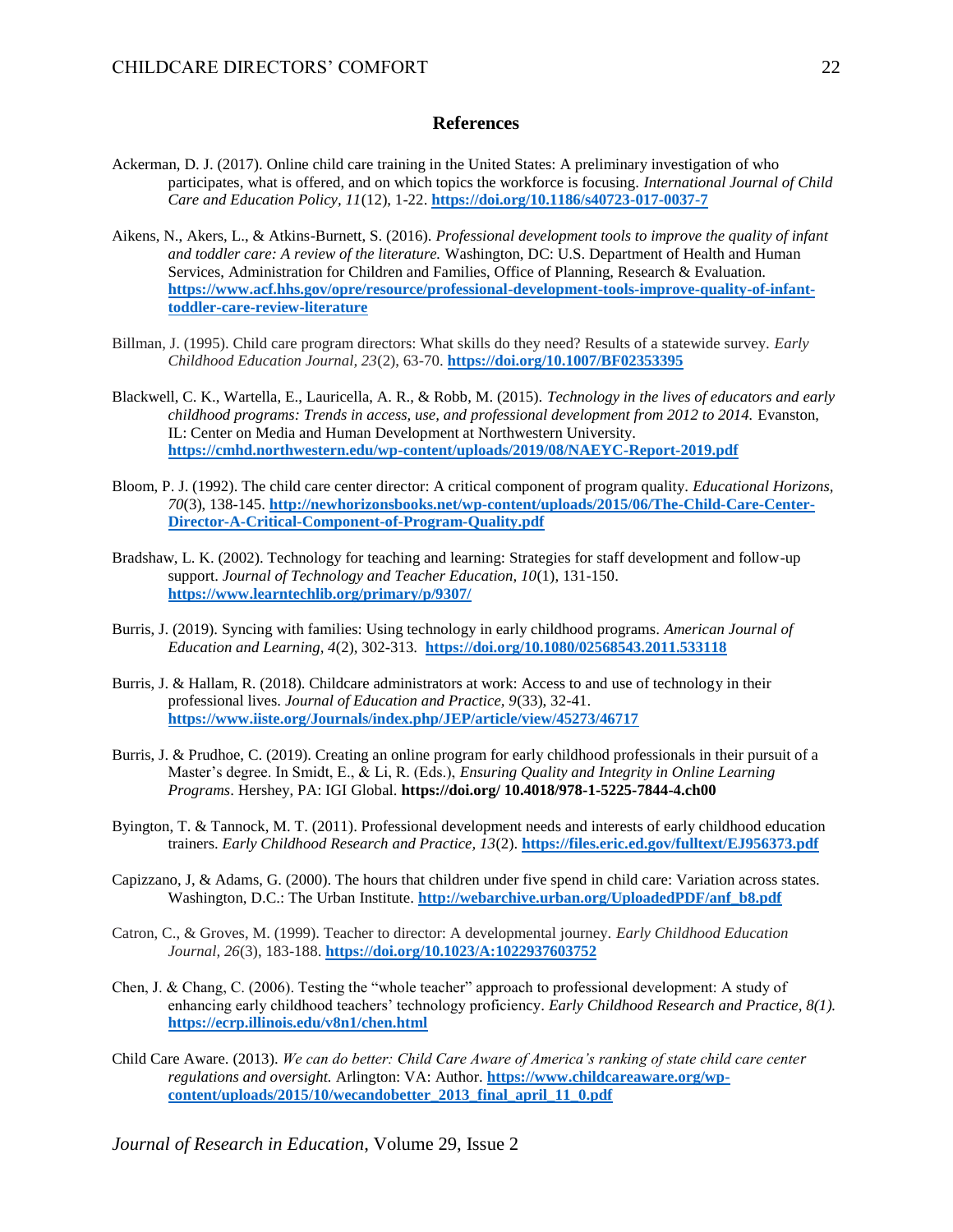Clark, D. (2004) *A Long-Awaited Conversation: dialogue to bridge the high-tech/high-touch gap in early childhood workforce preparation and professional development.* Washington, DC: US Department of Health and Human Services, Administration for Children and Families. **[https://www.academia.edu/28227549/A\\_Long-](https://www.academia.edu/28227549/A_Long-Awaited_Conversation_Dialogue_to_Bridge_the_High-Tech_High-Touch_Gap_In_Early_Childhood_Workforce_Preparation_and_Professional_Development_Administration_for_Children_and_Families_Administration_on_Children_Youth_and_Families)**Awaited Conversation Dialogue to Bridge the High-Tech High-**[Touch\\_Gap\\_In\\_Early\\_Childhood\\_Workforce\\_Preparation\\_and\\_Professional\\_Development\\_Admini](https://www.academia.edu/28227549/A_Long-Awaited_Conversation_Dialogue_to_Bridge_the_High-Tech_High-Touch_Gap_In_Early_Childhood_Workforce_Preparation_and_Professional_Development_Administration_for_Children_and_Families_Administration_on_Children_Youth_and_Families) [stration\\_for\\_Children\\_and\\_Families\\_Administration\\_on\\_Children\\_Youth\\_and\\_Families](https://www.academia.edu/28227549/A_Long-Awaited_Conversation_Dialogue_to_Bridge_the_High-Tech_High-Touch_Gap_In_Early_Childhood_Workforce_Preparation_and_Professional_Development_Administration_for_Children_and_Families_Administration_on_Children_Youth_and_Families)**

- Donohoe, C. & Fox, S. (2012). Lessons learned, innovative practices, and emerging trends: Technology for teacher education and professional development. *Exchange, March/April,* 74-79. **[http://bresciacittadelnoi.it/wp](http://bresciacittadelnoi.it/wp-content/uploads/2017/05/Lessons-learned-Innovative-practices-and-Emerging-trends_Chip-Donohue-and-Selena-Fox_Technology-for-teacher-education_March-April-2012.pdf)[content/uploads/2017/05/Lessons-learned-Innovative-practices-and-Emerging-trends\\_Chip-](http://bresciacittadelnoi.it/wp-content/uploads/2017/05/Lessons-learned-Innovative-practices-and-Emerging-trends_Chip-Donohue-and-Selena-Fox_Technology-for-teacher-education_March-April-2012.pdf)[Donohue-and-Selena-Fox\\_Technology-for-teacher-education\\_March-April-2012.pdf](http://bresciacittadelnoi.it/wp-content/uploads/2017/05/Lessons-learned-Innovative-practices-and-Emerging-trends_Chip-Donohue-and-Selena-Fox_Technology-for-teacher-education_March-April-2012.pdf)**
- Donohue, C. & Schomburg, R. (2017). Technology and interactive media in early childhood programs: What we've learned from five years of research, policy, and practice. *Young Children, 72*(4). **<https://www.naeyc.org/resources/pubs/yc/sep2017/technology-and-interactive-media>**
- Flanagan, L. & Jacobsen, M. (2003). Technology leadership for the twenty-first century principal. *Journal of Educational Administration, 41* (2), 124-142. **https://doi.org/ 10.1108/09578230310464648**
- Green, K. B. (2014). The effects of the integration of mathematics within children's literature on early numeracy skills of young children with disabilities. Dissertation, Georgia State University. Scholar Works. **[https://scholarworks.gsu.edu/cgi/viewcontent.cgi?article=1102&context=epse\\_diss](https://scholarworks.gsu.edu/cgi/viewcontent.cgi?article=1102&context=epse_diss)**
- Hamilton, C. E. & Edge, E. (2016). Emerging role of technology to support early childhood pedagogy. In L.J. Couse & S.L. Recchia (Eds), *Handbook of early childhood teacher education* (pp. 319-332). New York, NY: Routledge, Taylor & Francis Group. **<https://doi.org/10.4324/9781315818245>**
- Hinson, J., LaPrairie, K., & Heroman, D. (2006). A failed effort to overcome tech barriers in a K-12 setting: What went wrong and why. *International Journal of Technology in Teaching and Learning, 2*(2), 148-158. **[https://sicet.org/main/wp-content/uploads/2016/11/ijttl-06-02-](https://sicet.org/main/wp-content/uploads/2016/11/ijttl-06-02-Hinson_LaPraire_Haroman_Vol2_Issue2.pdf) [Hinson\\_LaPraire\\_Haroman\\_Vol2\\_Issue2.pdf](https://sicet.org/main/wp-content/uploads/2016/11/ijttl-06-02-Hinson_LaPraire_Haroman_Vol2_Issue2.pdf)**
- Jensen, P. & Rasmussen, A. W. (2018). Professional development and its impact on children in early childhood education and care: A meta-analysis based on European studies. *Scandinavian Journal of Education Research*, 1-16. **<https://doi.org/10.1080/00313831.2018.1466359>**
- Knoche, L. L., Kuhn, M. E., & Eum, J. (2013). More time. More showing. More Helping. That's how it sticks: Perspectives of Early Childhood Coaches. *Special Education and Communication Disorders Faculty Publications, 18.* **<https://digitalcommons.unomaha.edu/cgi/viewcontent.cgi?article=1019&context=spedfacpub>**
- Kopcha, T.J. (2011). Teachers' perceptions of the barriers to technology integration and practices with technology under situated professional development. *Computers & Education, 59*, 1109-1121. **<http://dx.doi.org/10.1016/j.compedu.2012.05.014>**
- Landry, S. H., Anthony, J. L., Swank, P.R., & Monseque-Bailey, P. (2009). Effectiveness of comprehensive professional development for teachers of at-risk preschoolers. *Journal of Educational Psychology, 101, 448–465.* **<https://doi.org/10.1037/a0013842>**
- Markowitz, A. J., Bassok, D., & Hamre, B. (2018). Leveraging developmental insights to improve early childhood education. *Child Development Perspectives, 12(2).* **<https://doi.org/10.1111/cdep.12266>**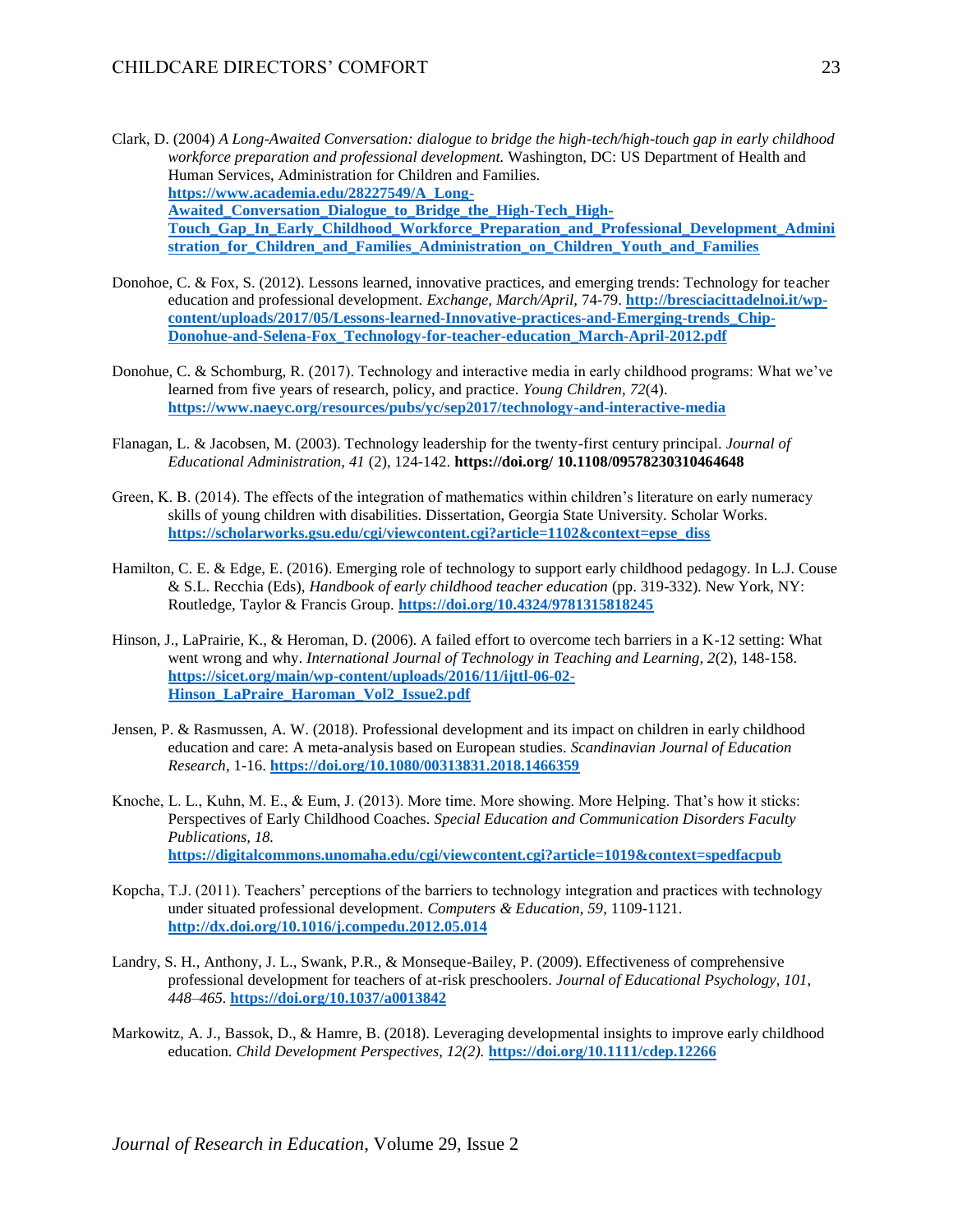- Mouza, C. (2009). Does research-based professional development make a difference? A longitudinal investigation of teacher learning in technology integration. *Teachers College Record, 111*(5), 1195-1241. **<http://www.tcrecord.org/Content.asp?ContentId=15479>**
- Mouza, C. (2011). Promoting urban teachers' understanding of technology, content, and pedagogy in the context of case development. *Journal of Research in Teacher Education, 44*(1), 1-29. **<https://files.eric.ed.gov/fulltext/EJ951443.pdf>**
- National Association for the Education of Young Children. (2019). Professional Development. **[https://www.naeyc.org/resources/pd.](https://www.naeyc.org/resources/pd)**
- National Center on Child Care Professional Development Systems and Workforce Initiatives. (2014). *About distance learning.* Washington, DC: Zero to Three.
- Ochshorn, S. (2011). *Forging a New Framework for Professional Development: A Report on the Science of Professional Development in Early Childhood Education: A National Summit.* Washington, DC: Zero to Three. **<https://www2.ed.gov/programs/eceducator/forging.pdf>**
- Olsen, H., Donaldson, A. J., & Hudson, S. D. (2010). Online professional development: Choices for early childhood educators. *Dimensions of Early Childhood, 38*(1), 12-18. **<https://www.learntechlib.org/p/107028/>**
- Parette, H. P., Hourcade, J., Blum, C., Watts, E H.,, Stoner, J. B., Wojcik, B., & Chrismore, S. B. (2013). Technology user groups and early childhood education: A preliminary study. *Early Childhood Education Journal, 41*(3), 171-179. **<https://doi.org/10.1007/s10643-012-0548-3>**
- Parnell, W. & Bartlett, J. (2012, May). iDocument: How smartphones and tablets are changing documentation in preschool and primary classrooms. *Young Children*, 67(3), 50-57. **<https://www.jstor.org/stable/42731173>**
- Pasnik, S. & Llorente, C. (2013). *Preschool teachers can use a PBS Kids transmedia curriculum supplement to support young children's mathematics learning: Results of a randomized controlled trial.* Waltham, MA and Menlo Park, CA: Education Development Center and SRI International. **<https://files.eric.ed.gov/fulltext/ED562360.pdf>**
- Piasta, S. B., Justice, L. M., O'Connell, A. A., Mauck, S. A., Weber-Mayrer, M. M., Schachter, R. E., Farley, K. S., & Spear, C. F. (2017). Effectiveness of large-scale, state-sponsored language and literacy professional development on early childhood educator outcomes*. Journal of Research on Educational Effectiveness, 10*(2), *354-378*. **<https://doi.org/10.1080/19345747.2016.1270378>**
- Reynolds, A. J., Temple, J. A., & Ou, S. (2010). Preschool education, educational attainment, and crime prevention: Contributions of cognitive and non-cognitive skills. *Children and Youth Services Review, 32*(8), 1054- 1063. **<https://doi.org/10.1016/j.childyouth.2009.10.019>**
- Ryan, S., Whitebook, M., Kipnis, F., & Sakai, L. (2011). Professional development needs of directors leading mixed service delivery preschool system*. Early Childhood Research and Practice, 13*(1). **<https://ecrp.illinois.edu/v13n1/ryan.html>**
- Sheridan, S. M., Edwards, C. P., Marvin, C. A., & Knoche, L. L. (2009). Professional development in early childhood programs: Process issues and research needs. Early Education and Development, 20, 377–401. **<https://doi.org/10.1080/10409280802582795>**
- Stone-MacDonald, A. & Douglas, A. (2015). Introducing online training in an early childhood professional development system: Lessons learned in one state. *Early Childhood Education Journal, 43*, 241-248. **<http://dx.doi.org/10.1007/s10643-014-0649-2>**